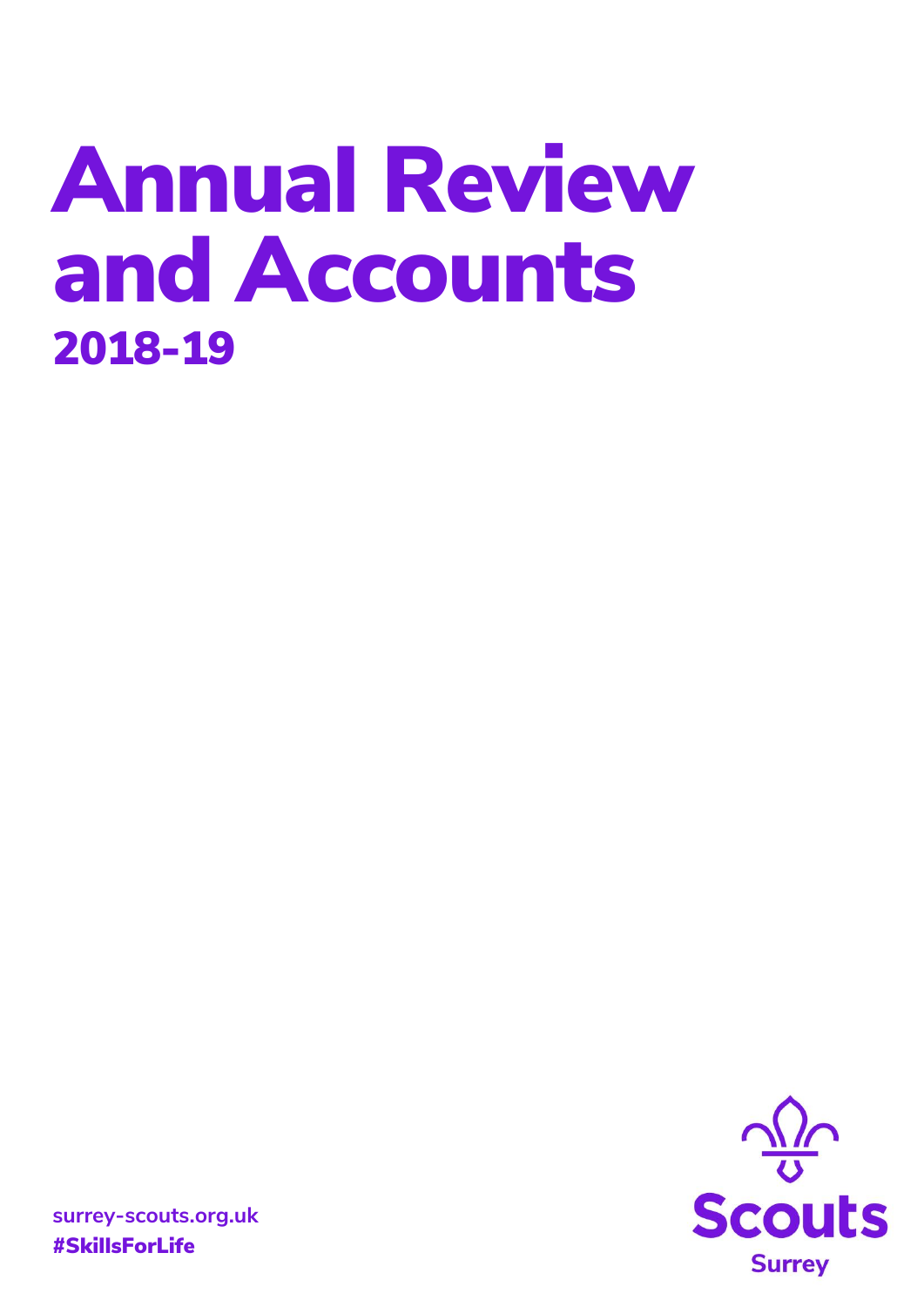# **Welcome**

What a fantastic year it has been for the nearly 19,000 members of Surrey Scouts! With over 13,900 young people in Surrey, supported by nearly 5,000 adult volunteers, Scouts remains the largest co-educational youth organisation in Surrey, the UK and the world.

That world dimension has been most apparent as over 500 Scouts and leaders from Surrey came together with other Scouts from around the world at Kandersteg international campsite in Switzerland. It was an amazingly adventurous experience for those fortunate enough to attend, and the culmination of years of careful planning. The leaders ensured that every single scout had a wonderful time, by providing a balance of exciting challenges including mountaineering and river rafting; making sure that everyone was included.

Closer to home, but continuing with the global theme, thousands of Surrey Beaver Scouts descended on the Merrist Wood for a 'world tour', otherwise known as Bazzaz 2018. With each Surrey District representing a different part of the world, the aim was to demonstrate the global nature of Scouting. Beavers had a fantastic day in the sunshine, tackling inflatable assault courses, toasting marshmallows, creating badges and fridge magnets, climbing, caving, playing skittles, giant table football and laser quest, and enjoying many more exciting and inspiring activities.

Adventure is the cornerstone of Scouting and nowhere is this more apparent than at the County Activity Centre at Bentley Copse. The Management Team has ensured a period of growth and development with new and exciting activities and serious investment in the infrastructure. Bentley Copse is open year round and the adventure to be found here was typified in January when 500 Scouts were in camp for the annual Frost Camp.

Surrey Scouts are proud that the vast range of activities and adventures that we provide are available to all young people in the County. Hundreds of young people and adults with a wide range of disabilities participate fully in Surrey Scouting and elsewhere in this report you will read of our achievements in the growth of our female membership, increasing the numbers from minority ethnic communities and how we welcome members from all backgrounds. Genuinely Scouting for all young people in Surrey.

That 2018-19 has been yet another year of achievement and adventure is a tribute to the nearly 5,000 leaders and those many other adult supporters who work so hard, week in, week out, to make Scouting happen in the villages and towns of Surrey. Their dedication and commitment ensure that so many young people enjoy the adventure that is Scouting and it is a privilege to be able to thank them.

**Martin Gerrard Joe Rogerson**

County Chairman County Commisioner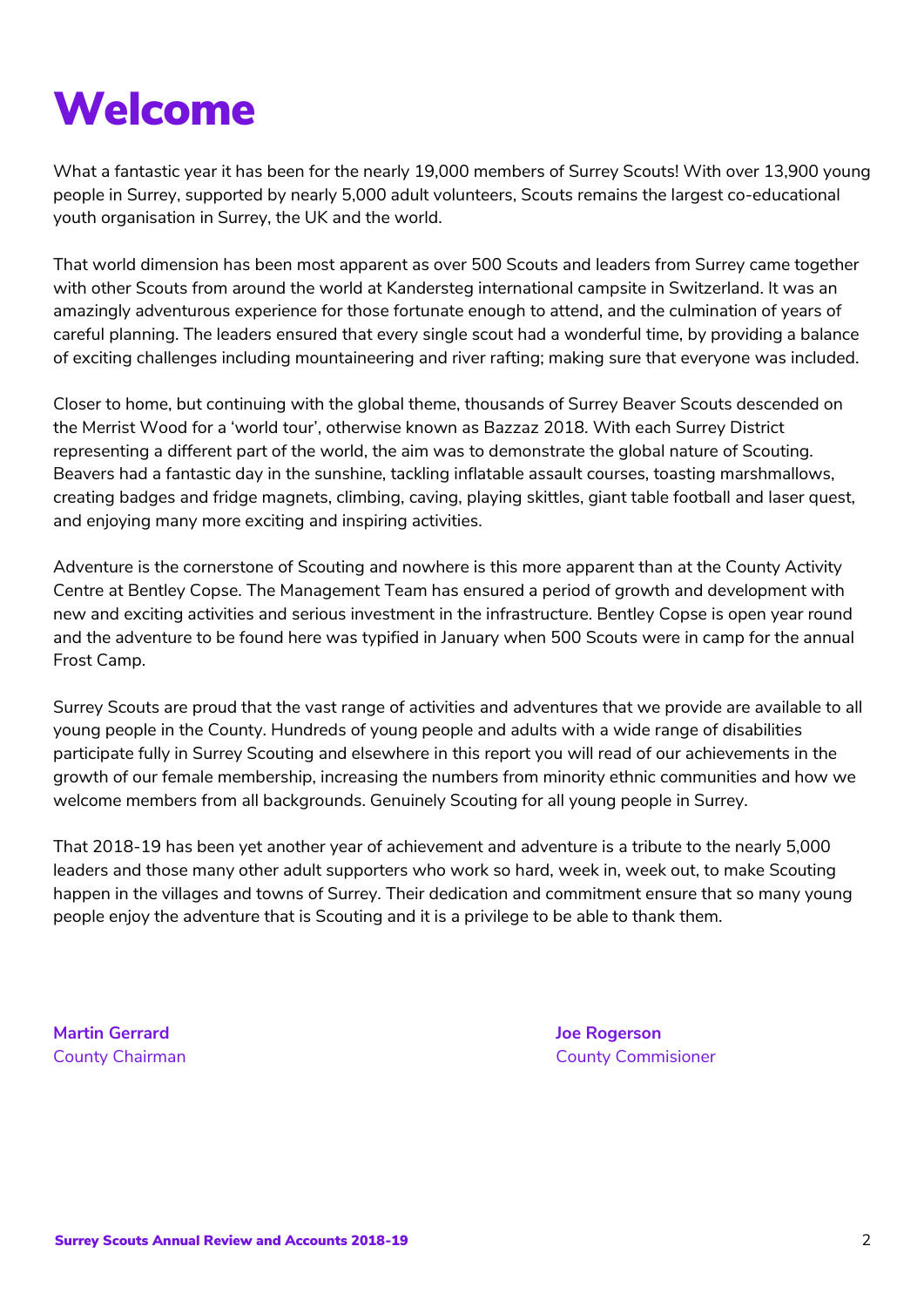# **Our Purpose and Method**

Scouting actively engages and supports young people in their personal development, empowering them to make a positive contribution to society. In partnership with adults, young people take part in fun indoor and outdoor activities. They learn by doing, by sharing in spiritual reflection and by taking responsibility. They make choices, undertake new and challenging activities, and they live their Scout Promise.

### **As Scouts our values are at the heart of who we are and what we do:**

**Integrity -** We're honest, we try to do the right thing (even if no-one's watching), and we stay true to ourselves.

**Respect -** We're thoughtful of people's feelings and values, treating everyone as we'd like to be treated ourselves. **Care -** We're kind to others, looking after the world we live in. **Belief -** We explore our beliefs and attitudes with wide-open minds. **Cooperation -** We work with others to change the world for the better, making friends along the way.

Surrey Scouts is open to all young people in Surrey aged between 6 and 25 no matter what background, ethnic origin, nationality, race, gender, marital or sexual status, mental or physical ability, political or religious belief.

Scouting in Surrey is provided through 18 Districts and 176 Scout Groups, by thousands of committed, experienced and trained volunteers, working in teams across the County.

The Trustees have a duty to report on our public benefit in our annual report. We have assessed our aims, activities and charitable objectives which are to contribute to the development of young people in achieving their full physical, intellectual, social and spiritual potentials as individuals, as responsible citizens, and as members of their local, national and international communities.

We believe that we have met the Charity Commission's public benefit criteria for both the advancement of citizenship and community development. The Scouting Movement complies with two key principles set by the Commission with regard to public benefit:

### 1. Identifiable benefit

The way in which Scouting is carried out, helps young people in their personal development, empowering them to make a positive contribution to society; this benefit is directly linked to the Purpose of Scouting.

### 2. Public benefit

Scouting is a national Movement open to young people aged 6-25 and to adults. Full membership is restricted to young people and adults who are willing to make the Scout Promise. The Association enables those in poverty to benefit from Scouting; while the Association charges a subscription to its members, the benefits of Scouting are not constrained by a member's inability to pay. Locally, there are arrangements to waive subscriptions and other costs for those who cannot afford to pay. There are also funds available for uniform and activities so that young people are not excluded from activities if they are unable to pay.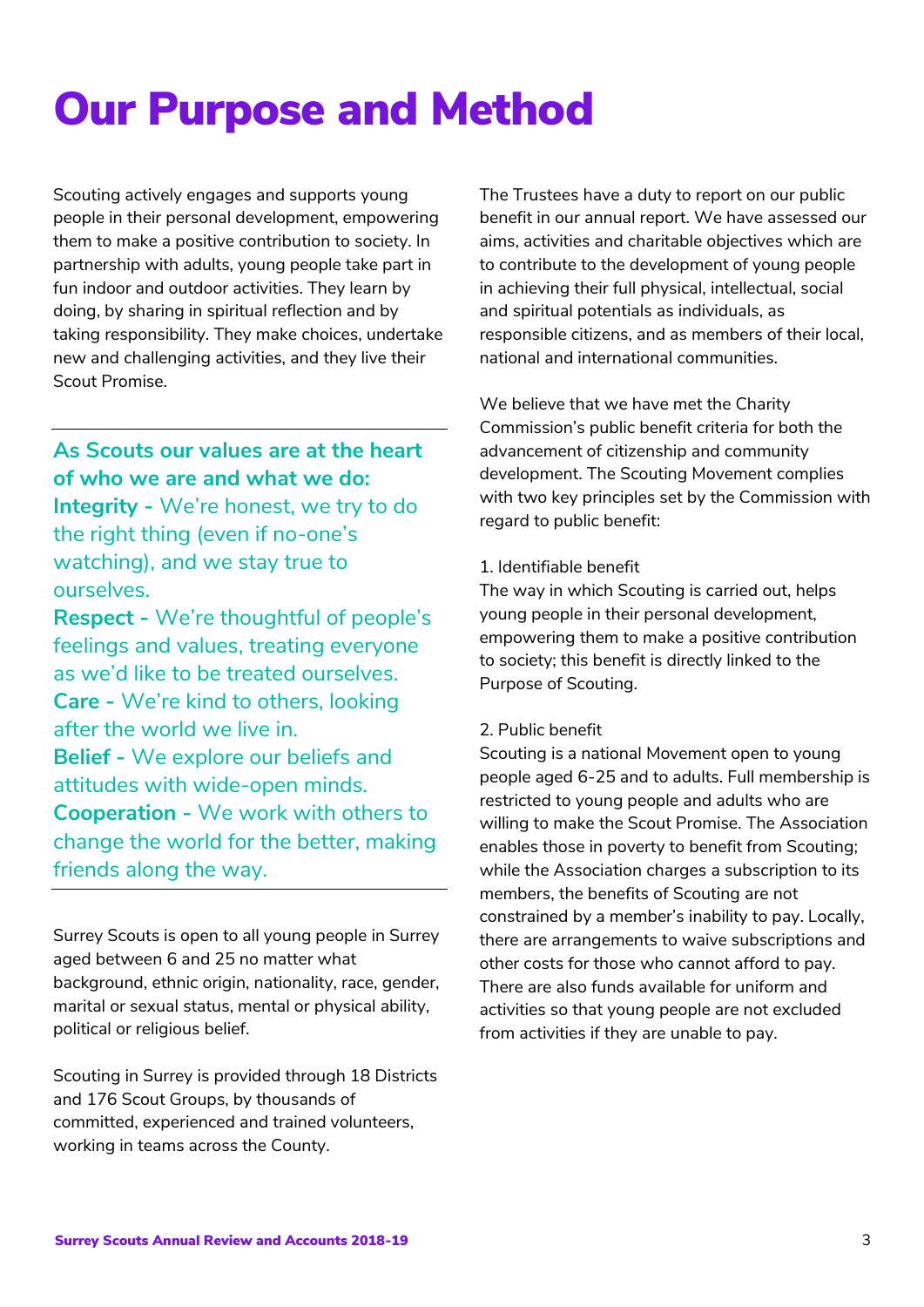# **Our Plan for Surrey Scouts**

| <b>People</b>                                                                                                                                                                                                                                 | <b>Programme</b>                                                                                                                                                                                                                                                           | <b>Places</b>                                                                                                                                                 | <b>Perception</b>                                                                                                                                                                                      |
|-----------------------------------------------------------------------------------------------------------------------------------------------------------------------------------------------------------------------------------------------|----------------------------------------------------------------------------------------------------------------------------------------------------------------------------------------------------------------------------------------------------------------------------|---------------------------------------------------------------------------------------------------------------------------------------------------------------|--------------------------------------------------------------------------------------------------------------------------------------------------------------------------------------------------------|
| An ever increasing<br>number of youth<br>members and skilled,<br>qualified adults.                                                                                                                                                            | All youth members<br>benefitting from high<br>quality, well resourced<br>balanced programmes.                                                                                                                                                                              | Scouting is enjoyed in<br>safe, welcoming, fit-<br>for-purpose places<br>within Districts and<br>Groups that have a<br>secure income and<br>sound governance. | More visibility with<br>Scouting being seen to<br>play a key role in<br>society.                                                                                                                       |
| <b>Amazing</b><br>people                                                                                                                                                                                                                      | <b>Amazing</b><br>programmes                                                                                                                                                                                                                                               | <b>Amazing</b><br>places                                                                                                                                      | <b>Amazing</b><br>media                                                                                                                                                                                |
| Promoting and<br>enabling growth in<br>adult and youth<br>membership<br>Celebrating<br>achievement<br>Providing top quality<br>training<br>Developing practical<br>Scouting skills<br>Promoting and<br>enabling mandatory<br>ongoing learning | Promoting and<br>enabling quality youth<br>shaped programmes<br>Supporting quality<br>youth shaped<br>programmes<br>Monitoring quality<br>youth shaped<br>programmes<br>Increasing the number<br>of Top Awards<br>Promoting and<br>enabling international<br>opportunities | Promoting and<br>enabling good<br>governance<br>Promoting and<br>enabling high quality<br>administration<br><b>Developing Bentley</b><br>Copse                | Providing quality<br>media coverage<br>Supporting District and<br>Group media<br>Providing media<br>opportunities to Scouts<br>Promoting and<br>enabling good quality<br>county-wide<br>communications |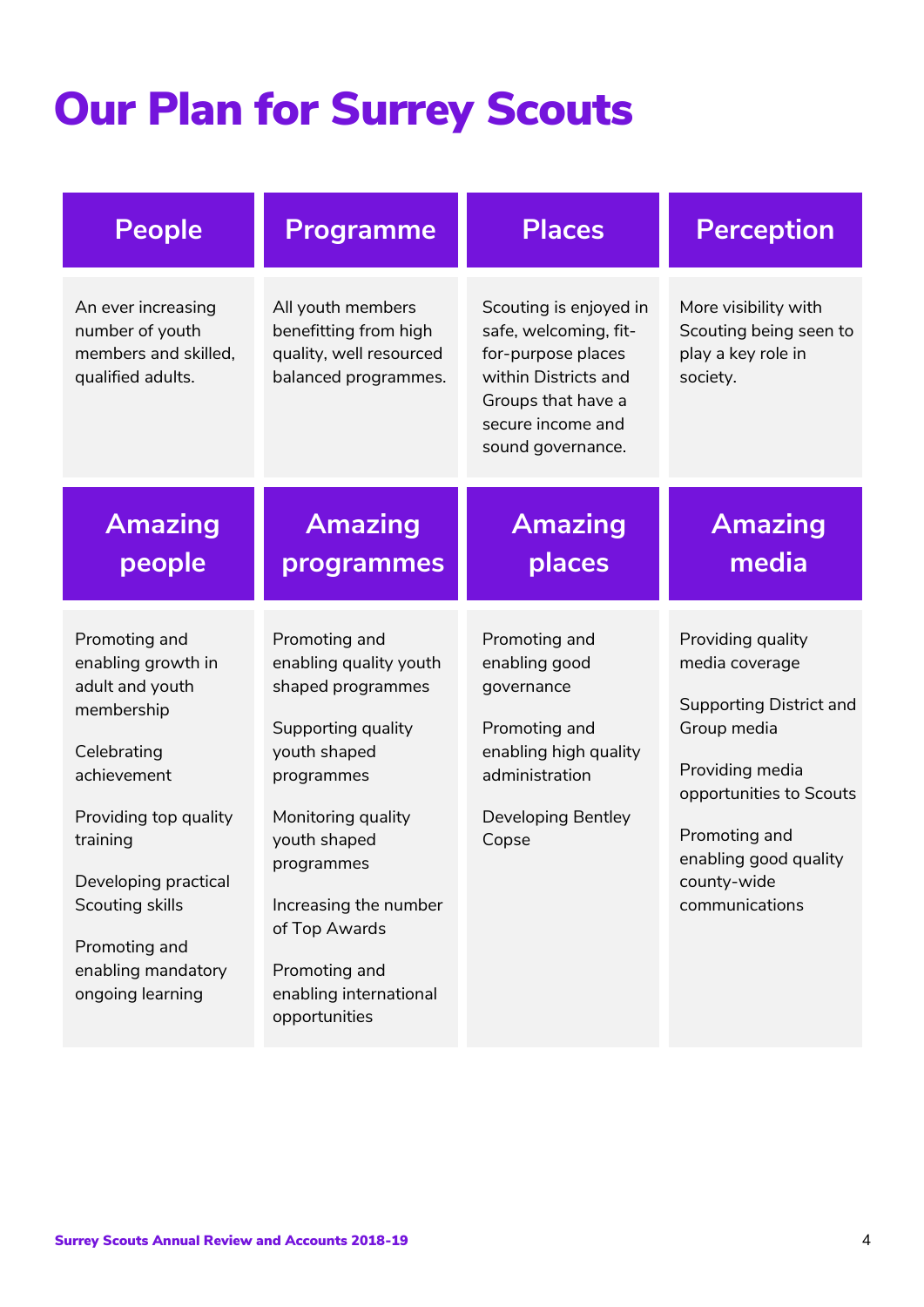# **How have we been doing? People**

### **Promoting and enabling growth:**

Over the last year we've opened (or re-opened) 27 new sections, providing Scouting to 427 more young people supported by 77 new adult volunteers. This is the result of a huge amount of work from a number of existing leaders to help embed the new sections within local Scouting.

Our annual census showed we have 14,203 young people and 4,715 adult volunteers, which is a small decline after the record growth the previous year. Explorer Scout numbers were up again, with 1,357 14- 18 year olds across Surrey.

We had been benefiting from the support of a full time employed Growth and Development Officer. Sadly, Claire Morris took up a new role within The Scout Association and left us at the end of 2018. Huge thanks must be recorded to Claire for her hard work and enthusiasm. Recruitment for a replacement is underway but, until filled, it will leave a gap in our ability to support Groups and Districts with their growth and development needs.

### **Celebrating achievement:**

Over the last year, the rules have changed to improve and simplify the process for recognising the amazing work our volunteers do. There are different Good Service Awards available to celebrate our volunteers throughout their time in Scouting. This means that Districts and Counties can now grant a number of Good Service Awards, which has led to an increase in the number of volunteers receiving awards over the last year.

### **Providing top quality training:**

Work continues to ensure that there is an adequate level of support for training at County and District levels. Almost every District currently has a Local Training Manager/Adviser and we now have 16 County Training Advisers for Managers (but still in need of more) as well as 188 District Training Advisers. Last July a Training Symposium was well attended by Training Managers, Administrators and Training Advisors.

We are looking at how we could increase the number of trainers for First Response (First Aid) training. We have increased the number of trainers offering training locally, and we're also looking at how to support training for managers.

The county led training courses have been well attended with several new trainers on board, particularly with the Nights Away and Further Skills courses. Safeguarding training has changed and the new sessions are well received with the content more relevant and current.

We're continuing to track mandatory ongoing learning which is seeing some positive results.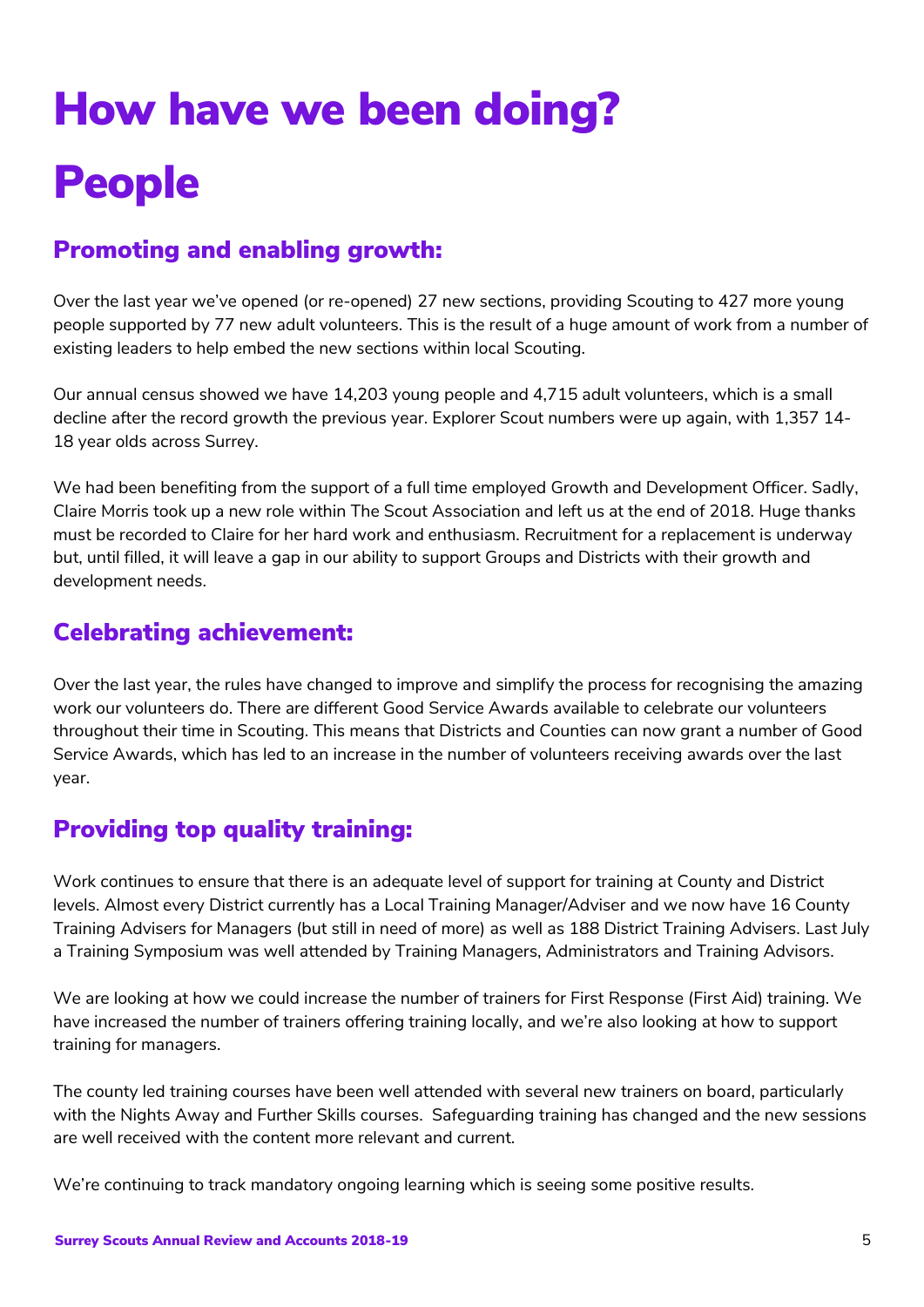## **Programme**

### **Quality youth shaped programmes:**

Scouting works better when young people shape their experiences. That's something we've always known and we've been making progress in ensuring more young people are shaping Scouting across Surrey. Our first County Youth Commissioner, Calum Owen, came to the end of his term and we now have Beth Jeffries and James Barber leading our youth shaped agenda for Surrey Scouts. A new Youth Shaped Strategy for Surrey Scouts is in development and will be launched in the autumn of 2019.

A fun, enjoyable and high quality programme is key to the success of Scouting. We have begun to focus on how we can best support this at a local level. We've been using the quality programme checker tool to help Districts support their sections. We've also been supporting district sectional meetings and facilitating inter-District activities to share good programmes and promote opportunities.

We have continued our programme of large-scale events to enhance the local programme. Over 2,300 Beavers and Rainbows came together for a day packed with fun and adventure for our tri-annual Bazzaz fun day at Merrist Wood. Planning continued for SCRAM, our county Cub Scout fun day due to be held at Hook Road Arena in June. Following the success of our first "Beavers Go Wild" which saw Beavers and Rainbows camping at Bentley Copse, a second has been fully booked for May.

### **Increasing the number of Top Awards:**

Over the last year we've increased the number of the top awards for each section to a total of 1,935. This year the number of young people achieving each award is as follows:

Chief Scout Bronze Award: 715 Chief Scout Silver Award: 737 Chief Scout Gold Award: 303 Chief Scout Platinum Award: 112 Chief Scout Diamond Award: 47 Queen's Scout Award: 21

In addition, 218 Duke of Edinburgh Awards have been achieved by Surrey Scouts (Bronze: 147; Silver: 55 and Gold: 16) and six Explorer Belts have been awarded.

### **Promoting and enabling international opportunities:**

With more than 50 million Scouts in almost every country in the world, we have a ready-made network to support young people develop their understanding of the wider world. Surrey has a strong tradition of supporting members with overseas activities.

In August 2018 over 500 members of Surrey Scouts travelled to Kandersteg International Scout Centre in Switzerland for a week of adventurous activities known as our Kandersteg International Expedition (KIX). Scouts walked in the beautiful mountains with spectacular views, took part in rafting and high ropes adventures as well as having time to sample some of the Swiss culture.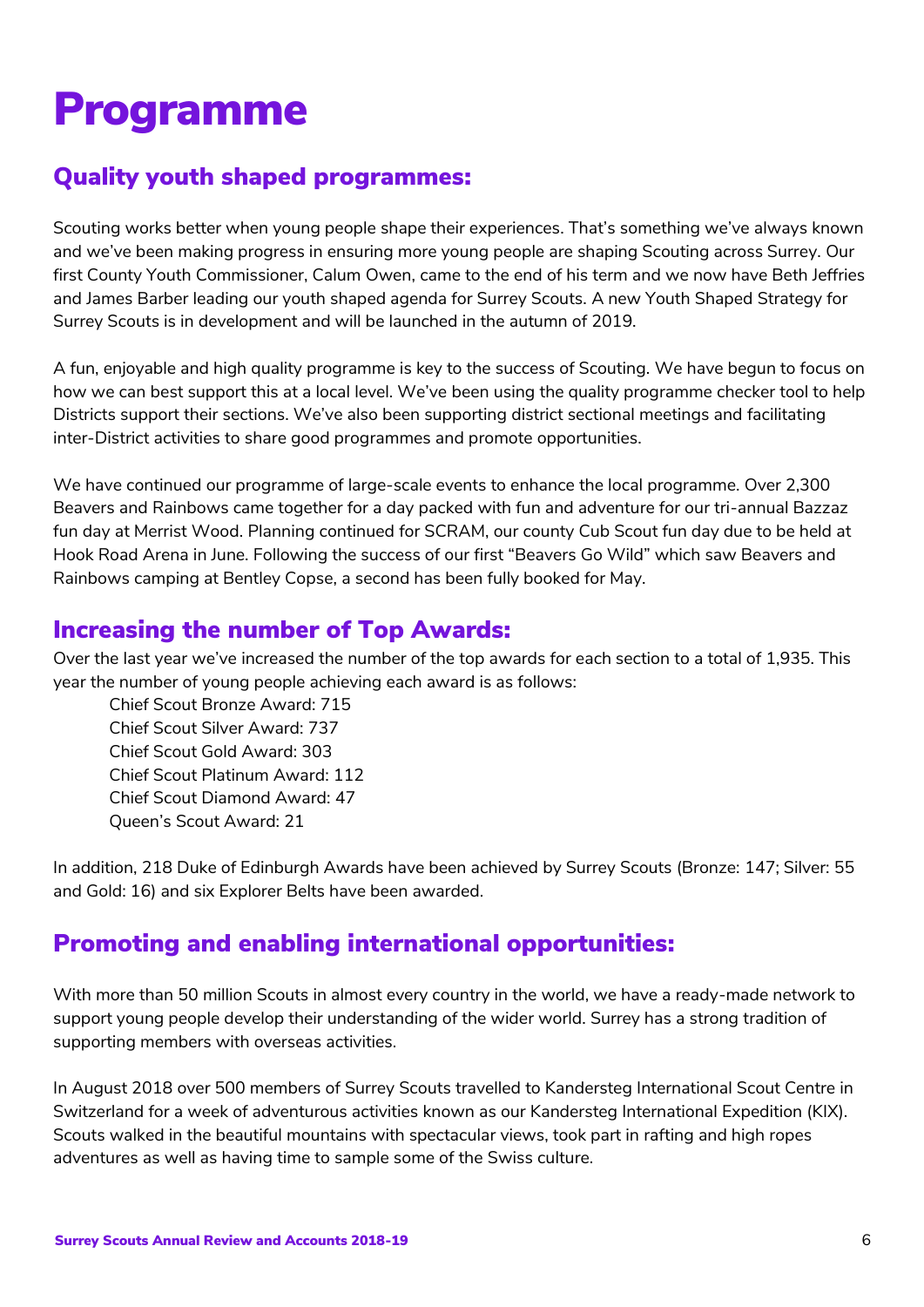Last summer also saw Surrey send our first patrol to Roverway, a European Scout event for 16-22 year olds, which took place in the Netherlands. Scouts took part in a two day pre-event in Amsterdam before heading off to the opening ceremony in The Hague where they joined 3,000 other 16-22 year olds from across Europe (and beyond). Participants were then divided into smaller groups for five days of activities on different "paths" where Scouts were able to find out more about Dutch culture, before coming back together for four days of "chill but challenge" at Scoutinglandgoed Zeewolde.

Plans are now well underway for the three Units from Surrey attending the 24<sup>th</sup> World Scout Jamboree taking place in North America in July-August 2019. With over 120 Explorer Scouts and Leaders between Surrey Sequoia (unit 64); Surrey Gryffins (unit 65); and Surrey Stingrays (unit 66) this will be our biggest ever contingent to a World Scout Jamboree. We also have other volunteers from across Surrey who are taking part as members of the UK Contingent, as members of the International Service Team, UK Contingent Management and Support Team and even the UK Contingent Leader!

## **Places**

### **Promoting and enabling high quality administration:**

The new accounting system, Xero, was introduced last year and so this is the first full year on the new system and has significantly improved our tracking of costs and expenditure. A new three-year budget has been developed to support our updated strategy.

We have conducted a review of the administration needs across the county and have made some changes to the staff team in our county office.

### **Developing Bentley Copse:**

We continue to implement our new strategic plan for Bentley Copse Activity Centre, which includes plans to increase usage and improvements to facilities to enhance the programme.

Sadly, at the end of 2018 our Centre Manager and Deputy Centre Manager left Bentley to take up great new positions at another Scout Activity Centre. A replacement Centre Manager was recruited and joined shortly afterwards by an Assistant Centre Manager. One apprentice started at the end of March with the hopes that another will join later in the summer.

# **Perception**

The new Scouts brand was launched in May 2018 and we've been working hard to update resources and provide support to Districts, to provide a more modern, easy to use way to present and talk about the work we do.

We've launched a new website, providing a mobile friendly and easier to use online presence. Our social media presence continues to grow with our Leader Discussion Facebook Group now at over 600 members,

The County Communications Team continues to provide high quality support to our county events (including one of the UK Scout photos of the year taken at KIX by Adam Plowden).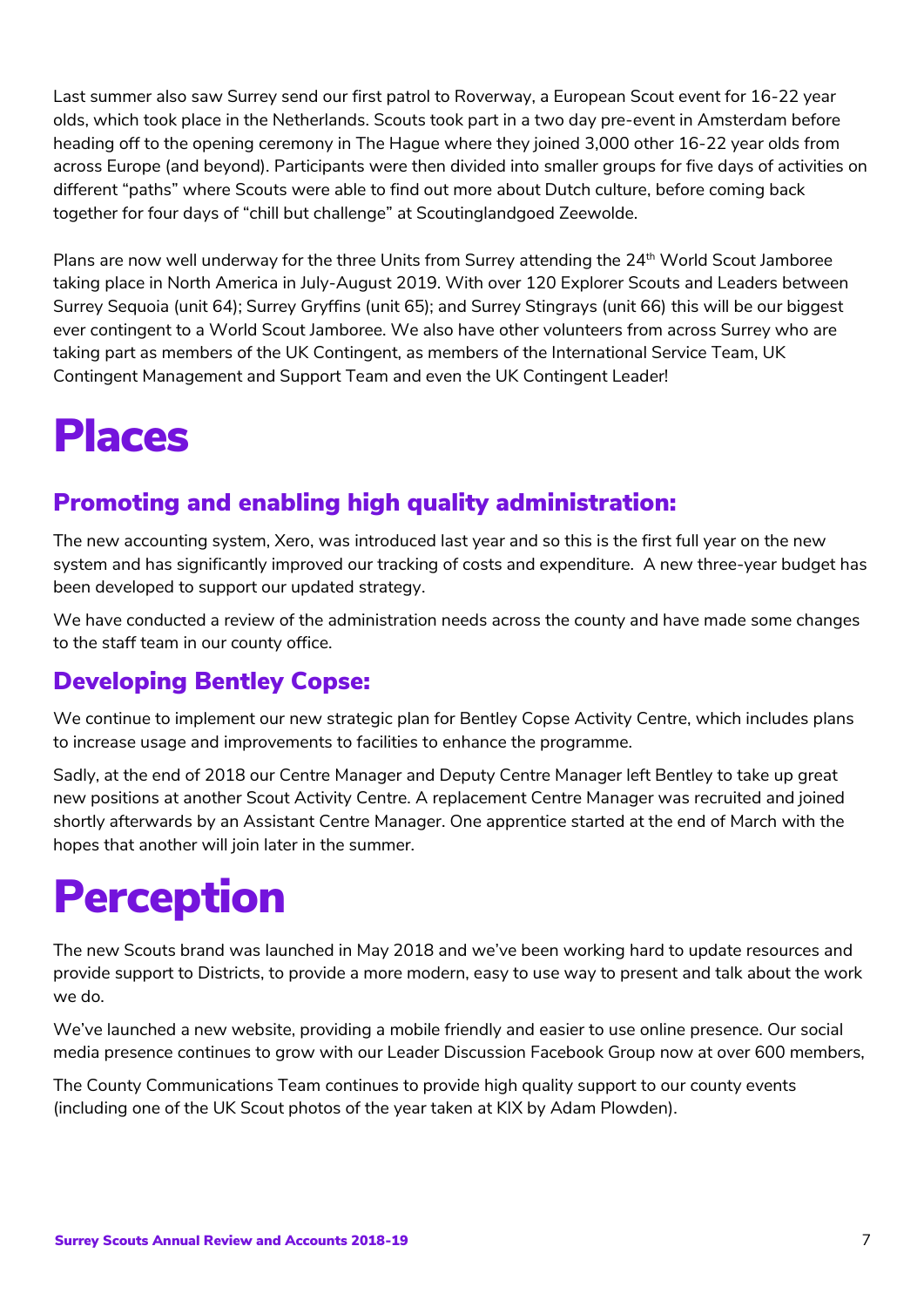## **Responsibilities of the Board of Trustees**

The Annual General Meeting (AGM) of Surrey County Scout Council in September 2018 approved changes in the governance of the County. Prior to that meeting the (then) County Executive comprised 17 people, which was considered too large for efficient decision making. Guidance from the Charity Commission, which advocated smaller Trustee bodies identified them as more productive provided the membership reflected the skill-set necessary. The AGM approved a reduction in the number of Trustees to a maximum of 12 members and at the same time to change the name of the County Executive to the 'County Board of Trustees' to better reflect its role in Charity Governance. The revised constitution also allows for any two individuals who hold a role in Surrey Scouting to attend Board meetings as 'Observers' to improve transparency.

Charity law requires the Trustees to prepare financial statements for each year which give a true and fair view of the state of affairs of the Charity at the year end, it's incoming resources and resources spent during the year. In preparing these financial statements, the Trustees are required to:

- Select suitable accounting policies and then apply them consistently
- Make judgements and estimates that are reasonable and prudent
- State whether applicable accounting standards and statements of recommended practice have been followed subject to any departures disclosed and explained in the financial statements
- Prepare the financial statements on a going concern basis unless it is inappropriate to presume that the charity will continue in operation

The Board of Trustees is responsible for keeping proper accounting records, which disclose with reasonable accuracy at any time the financial position of the charity. This allows the Board to ensure that the financial statements comply with the Charities Act 2011. The Board is also responsible for safeguarding the assets of the charity and hence for taking reasonable steps for the prevention and detection of fraud and other irregularities.

### Trustee Selection and Training

The current Trustees (with the exception of the five County Officers who hold an ex-officio appointment to the Board) are either elected (5 members) by the County Scout Council or nominated by the County Commissioner (1 member - the Chair of the Bentley Copse Management Sub-Committee). All appointments are ratified by the Annual General Meeting. Trustees often already have, from the appointments they hold as members of the County Scout Council, an understanding of both Scouting generally and of how the County is organised and run. On appointment, they receive a booklet containing the terms of reference of the County Executive and its Sub-Committees together with details of how Surrey Scouts might be able to apply for grant aid towards the costs of training and other activities. A link to the online booklet (The Essential Trustee, what you need to know etc.) published by the Charities Commission, which explains the legal duties and responsibilities of charity trustees is also provided. With effect from January 2016 all new Trustees are required to become members of The Scout Association and undertake the Association's training course for Trustees.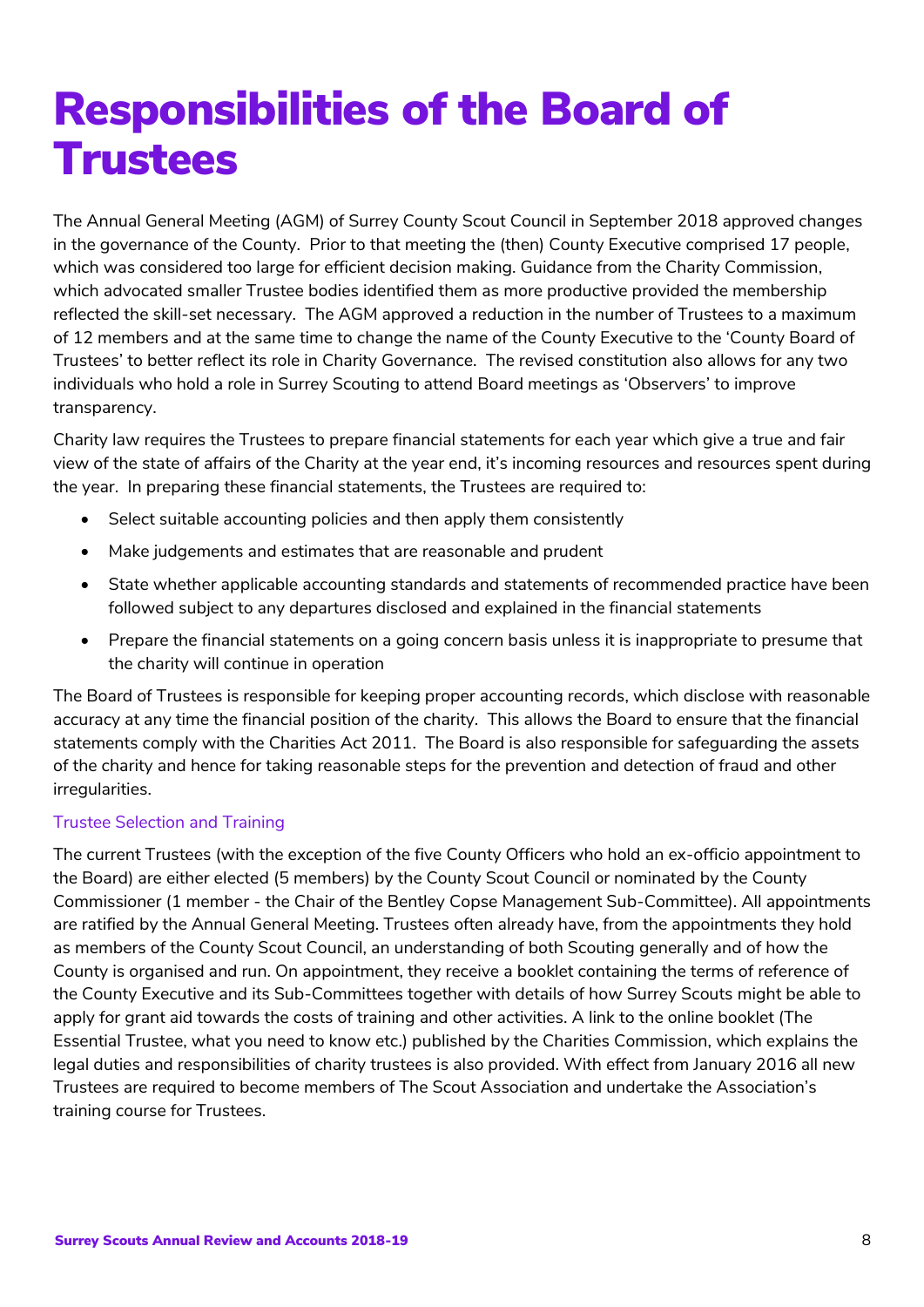### Risk Policy

Risk Assessments are undertaken for all major County activities in accordance with the recommendations and requirements of the Scout Association's published document entitled "Policy, Organisation and Rules". Regular risk assessments of the County's activity centre are carried out and reported to the Management Sub-Committee. The County maintains a risk register used as a risk management tool to fulfil regulatory compliance and to act as a repository for all risks identified to the County Scout Council. It includes additional information about each risk, e.g. the nature of the risk, reference and owner and the appropriate mitigation measures.

### Need and Skill requirements

The training of adults in Scouting in accordance with the rules of The Scout Association is entrusted, by the Trustees, to the County Training Manager and her team under the guidance of the County Commissioner. The training of any paid staff is entrusted to the Trustees.

No professional fundraisers were employed by the Trustees.

#### Conclusion

The Board of Trustees wishes to extend sincere thanks to all the adults who give of their time, effort and expertise in order to enable young people in Surrey to enjoy Scouting at its very best.

The Trustees would particularly like to extend their thanks to Marian Cozens, who for very many years has been a key member of the County staff working in the County Office and who retired this year. They also acknowledge the tremendous debt of gratitude Surrey Scouts owe to Richard Shortman, former County Commissioner and County Secretary who sadly died during the reporting year. Both provided tremendous support to the Trustees and the governance of the County.

The Board would also like to acknowledge the substantial financial assistance given by a number of organisations and individuals, which enables Groups, Districts and the County to provide better and improved facilities for the benefit of the young people of Surrey.

For and on behalf of the Board of Trustees of Surrey County Scout Council.

**Martin Gerrard Howard Park** County Chairman County Secretary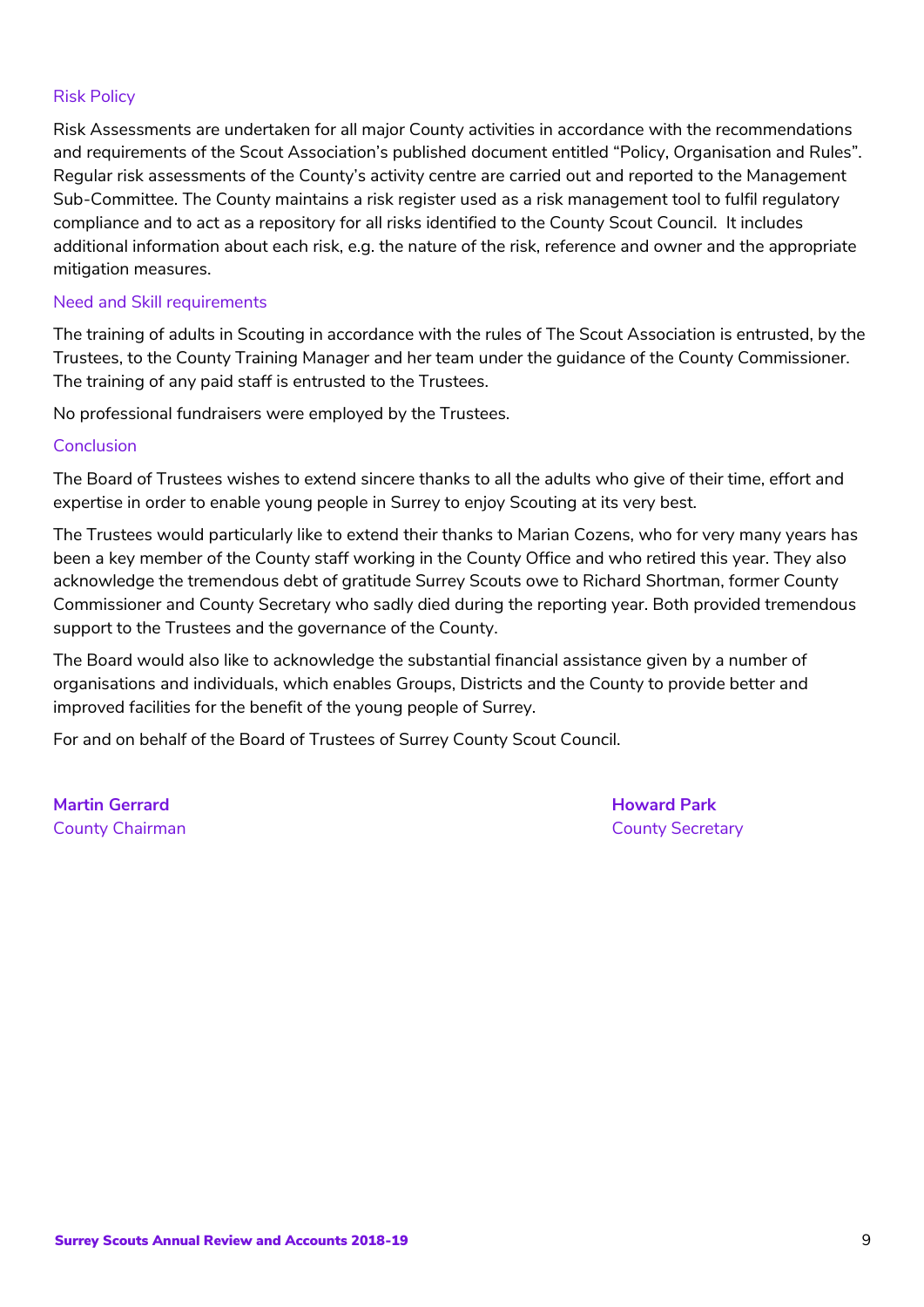# **Surrey County Scout Council**

#### **President**

**The Board of Trustees**

Mr Michael More-Molyneux Lord Lieutenant of Surrey

**Vice Presidents** Mr Gordon Bates, DL Dame Sarah Goad, JP Dr Derek Pollard, OBE Sir Adrian White CBE DL Mr John Walshe DL

**Founder** Robert Baden-Powell OM

**Patron** Her Majesty the Queen

**Chief Scout** Lt Cdr (Hon) Bear Grylls OBE RN

**County Appointments Advisory Sub-Committee**

#### **Bankers**

CAF Bank Ltd Barclays Bank plc Charities Official Investment Fund

**County Treasurer** Mike Keeble ACA

#### **Independent Examiner**

Richard Hopes FCA Alliotts Chartered Accountants Friary Court, 13-21 High Street, Guildford GU1 3DL

+ To September 2018 ++ From September 2018 +++ To November 2018 \* To December 2018 \*\* From January 2019 \*\*\* From March 2019

**Bentley Copse Management Sub-Committee**

James Burge, Vice Chair Jeremy Crouch Philip Currie + Michael Eagle + Gary Ernest ++ Tim Evans + Beth Jeffries \*\*\* Martin Gerrard QPM DL, Chair Colin Griffiths + Paul Iveson + Mike Keeble ACA, Treasurer Julia Kielstra ++ Wendy Kislingbury + Caroline Ledger Ian MacQueen Calum Owen \* Howard Park \*\*\* Joe Rogerson, County Commissioner Richard Shortman, Secretary +++ Vernon Tucker +

Nigel Bird Philip Currie Marian Cozens, Secretary Carol Davies Tricia Griffin Janet Manktelow, Chair James McAlpine Colin Ritchie Richard Shortman +++

Richard Ayears Darren Granville \*\* Martin Gerrard Mike Keeble Ian MacQueen, Chair Joe Rogerson Richard Shortman +++ Zoe Walker \* Carl Whitehead \* Neil Wibberley, Secretary Doug Wilson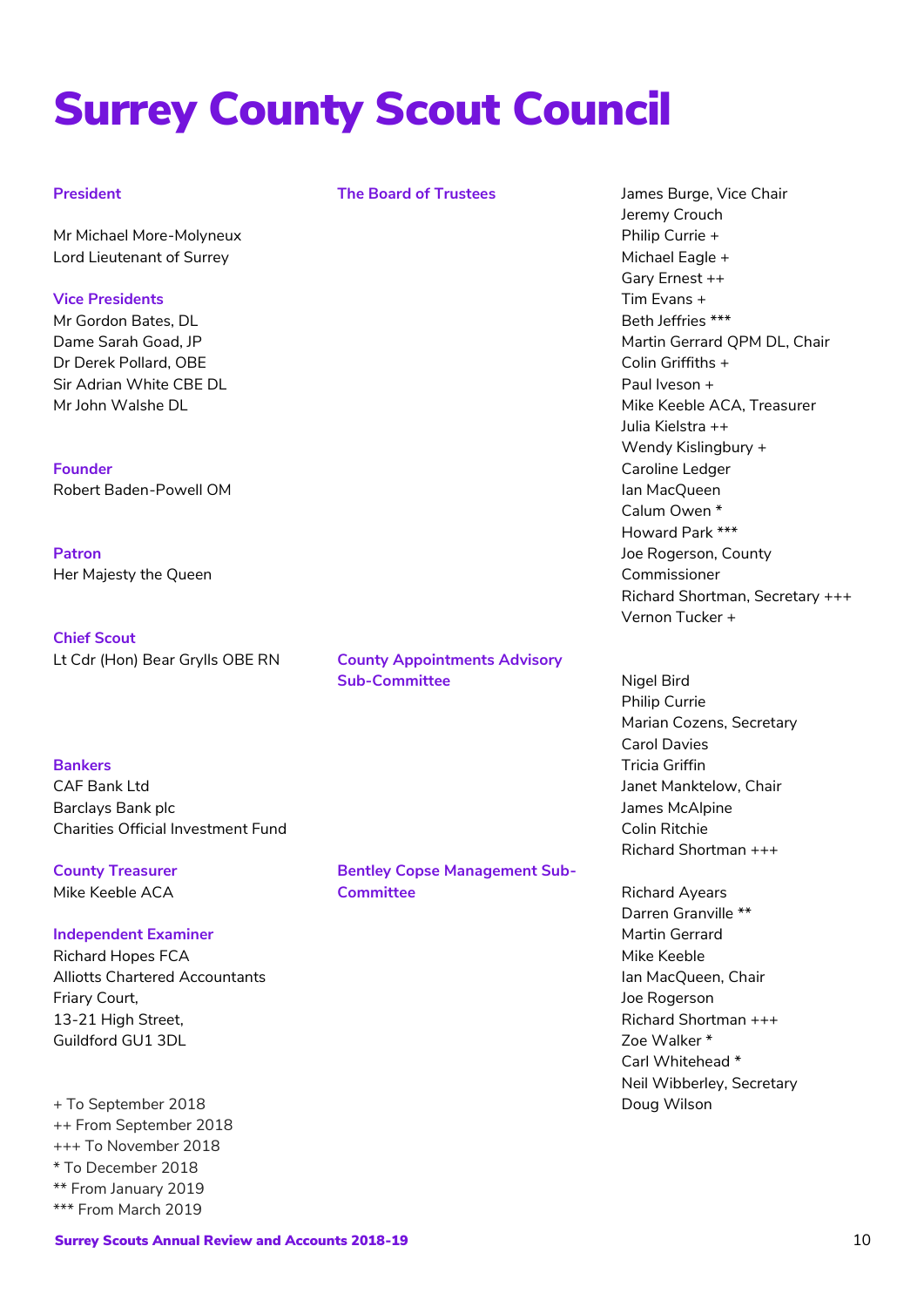# **Financial Reserves & Procedures**

Surrey County Scout Council is governed by the Trust Deed dated 30 October 1926 and by Royal Charter dated 4 January 1912. Surrey County Scout Council was first registered as a charity on 1 September 1961. The working name is 'Surrey Scouts' and the charity number is 305819.

### **Reserves**

At the year end, the Accumulated Fund (unrestricted) amounted to £586,994. The Trustees consider that the equivalent of six months normal revenue expenditure should always be held in general reserves, which is approximately £202,000. This leaves a balance of £384,994 which the Trustees consider should also be retained to cover the following:

- To provide further funding for major capital expenditure at Bentley Copse Activity Centre.
- To part fund the appointment and cost of a County Development Officer.
- To cover any deficits of future major County events.
- To help fund any projects (whether by County, District, Group or Activity Club which cannot be funded from normal income) to develop activities, programmes, camp sites and the training of leaders for the benefit of Surrey Scouts in the next five years.

The Trustees consider that they would need to raise additional funds from external sources to enable them to undertake all the capital expenditure and other projects which might be carried out for the benefit of Surrey Scouts in the next five years.

### **Procedures**

The former County Finance Sub-Committee have recommended several procedures for the effective management of the finances of the Scout Council, which have been approved by the Board of Trustees. The key procedures are set out below:

The Trustees seek advice on all insurance renewals and deals with amendments as required. The Trustees have access to advice within the Scout County which keeps them apprised of any market or other eventuality occurring during the year which could have an effect on their insurance requirements.

The Trustees, through the County Finance Sub-Committee, monitor the performance of the various investments held by the County in relation to either endowed or restricted funds, the minutes of which are subsequently ratified by the Board of Trustees.

The Trustees, through the County Finance Sub-Committee, have established a procedure whereby any major event of activity being proposed by a section, has to produce a full proper budget and a statement of the controls which will be put in place. In the event on any activity where either the income or expenditure is estimated to exceed £5,000, the Finance Sub-Committee ensures it receives regular reports showing expected income and expenditure compared to the budget previously approved by the Sub-Committee.

From July 2018 the County Finance Sub-Committee was dissolved and all its previous responsibilities are carried out directly by the Board of Trustees.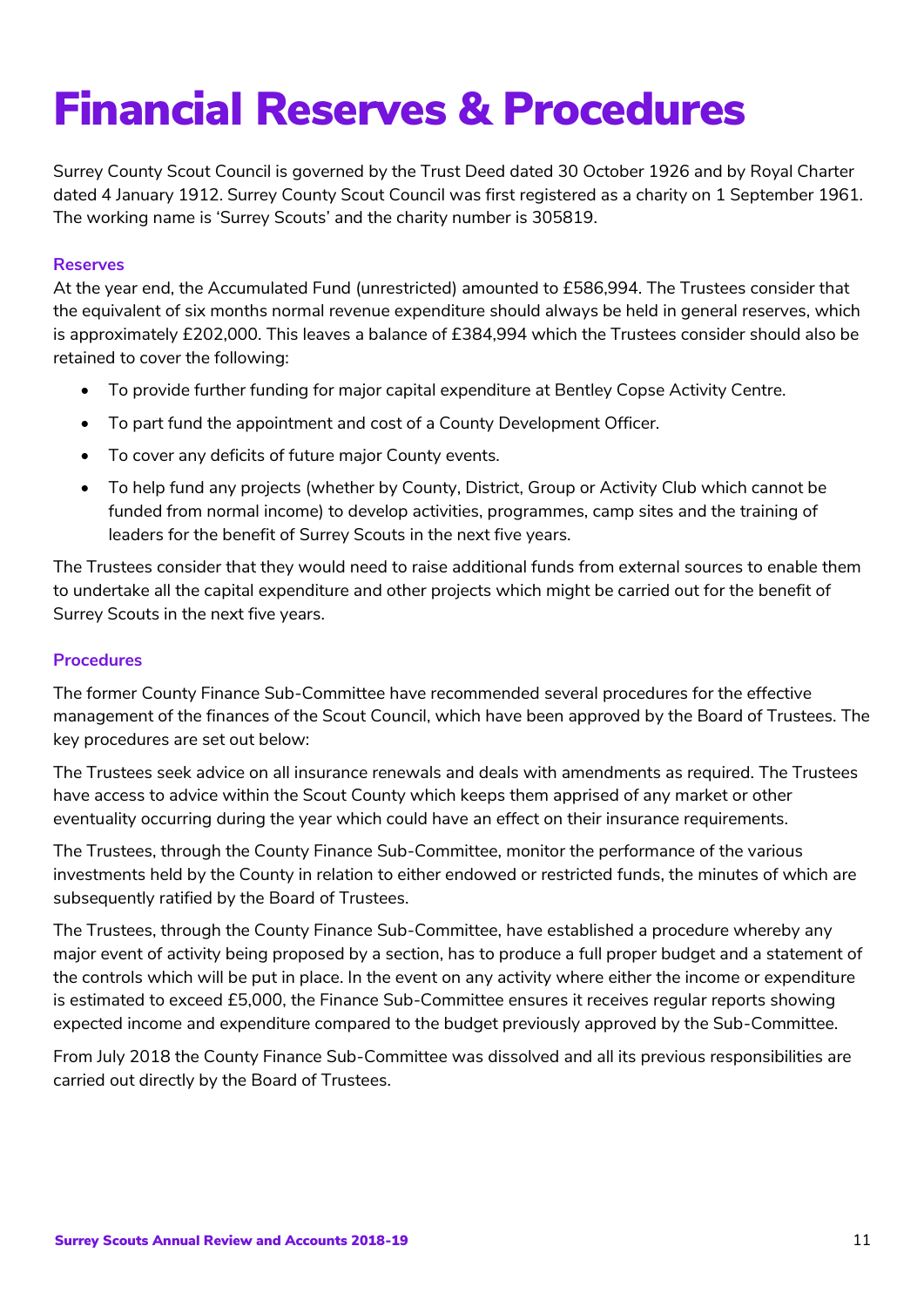# **Treasurer's report**

This was the first full year using the new Accounting system Xero, which has proved to be a great success. It allows us to run separate profit and loss accounts for the events such as KIX, Scoutabout, Beavers go Wild and Bazzaz and maintain tight financial control over them.

The year saw a reduction in capital expenditure to £40,432, which was largely spent on additional equipment for the campsite and the county office.

The overall results for the year show a deficit of £(4,477) even after gains on investments of £4,295 and a very kind legacy of £7,500.

The overall deficit was due to Bentley Copse recording a deficit for the year of £(18,934), which was disappointing after last year's first ever surplus.

The large increase in the cost of utilities, as well as the fact that the revenue was slightly below budget all added up to the deficit for the year.

In contrast the County made a surplus of £14,457 which helped reduce the overall deficit to  $E(4,477)$  for the year.

After nearly 3 years in the role I have decided to set down as County Treasurer as I am not able to commit the time that the role requires. Meanwhile I wish Surrey Scouting a very successful future and hope that the Jamboree and the other large events continue to thrive.

**Mike Keeble ACA** County Treasurer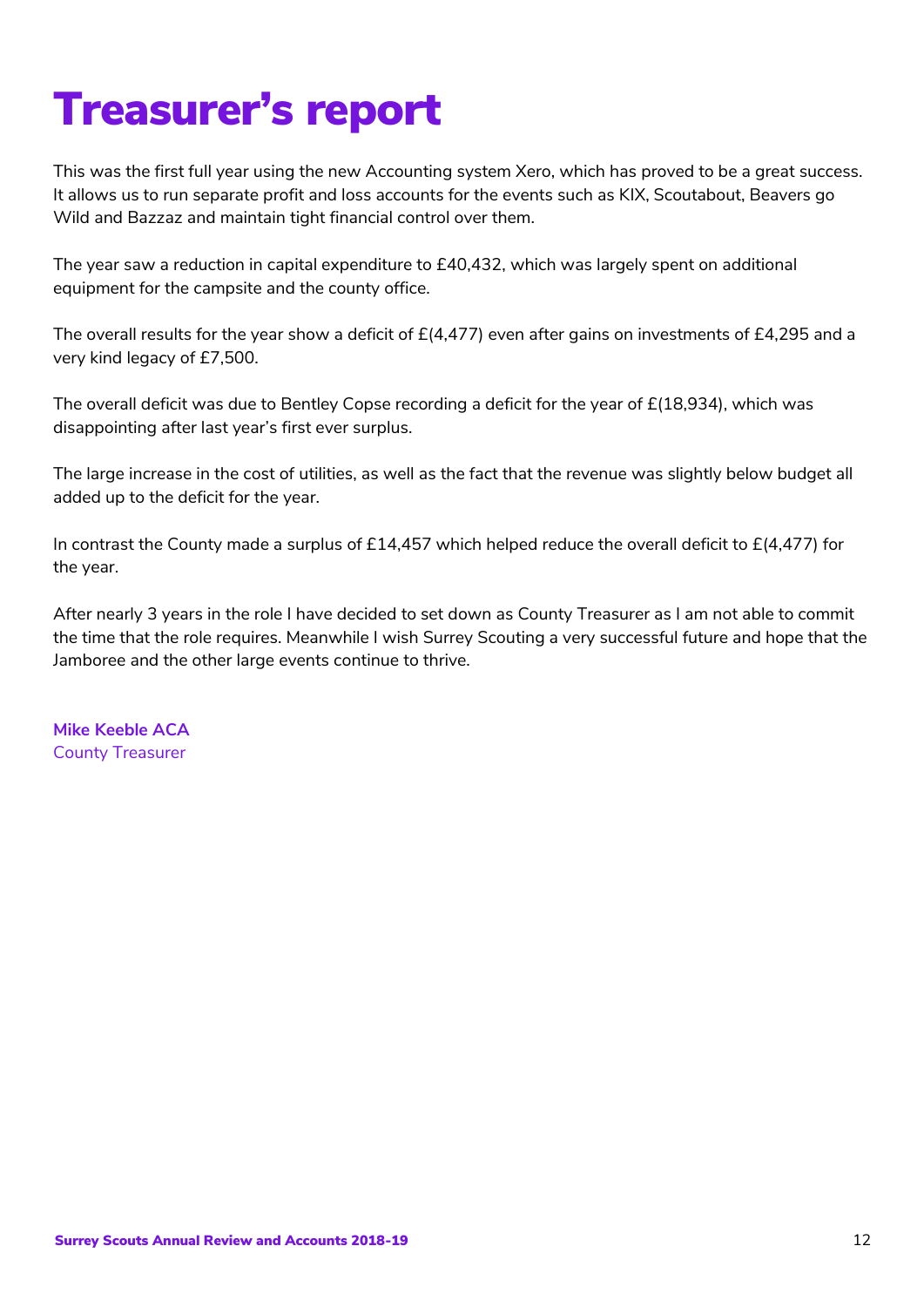# **Independent examiner's report**

### **Independent examiner's report to the trustees of the Surrey County Scout Council**

I report on the accounts for the Surrey County Scout Council for the year ended 31 March 2019.

### **Respective responsibilities of Trustees and examiner:**

The charity's Trustees are responsible for the preparation of the accounts. The charity's Trustees consider that an audit is not required for this year under section 144(2) of the Charities Act 2011 (the 2011 Act) and that an independent examination is needed. I am qualified to undertake the examination by being a qualified member of the ICAEW.

It is my responsibility to:

- Examine the accounts under section 145 of the 2011 Act;
- To follow the procedures laid down in the general directions given by the Charity Commission under section 145(5)(b) of the 2011 Act;
- And to state whether particular matters have come to my attention.

### **Basis of independent examiner's report:**

My examination was carried out in accordance with the general directions given by the Charity Commission. An examination includes a review of the accounting records kept by the charity and a comparison of the accounts presented with those records. It also includes consideration of any unusual items or disclosures in the accounts, and seeking explanations from you as Trustees concerning any such matters. The procedures undertaken do not provide all the evidence that would be required in an audit and consequently no opinion given as to whether the accounts present a "true and fair view" and the report is limited to those matters set out in the statement below.

#### **Independent examiner's statement:**

In connection with my examination, no matter has come to my attention:

- Which gives me reasonable cause to believe that in any material respect the requirement:
	- to keep accounting records in accordance with Section 130 of the 2011 Act and
	- to prepare accounts which accord with the accounting records and comply with the accounting requirements of the 2011 Act have not been met; or
- to which, in my opinion, attention should be drawn in order to enable a proper understanding of the accounts to be reached.

Richard Hopes FCA August 2018 Alliotts, Chartered Accountants and Registered Auditors Friary Court, 13-21 High Street, Guildford GU1 3DL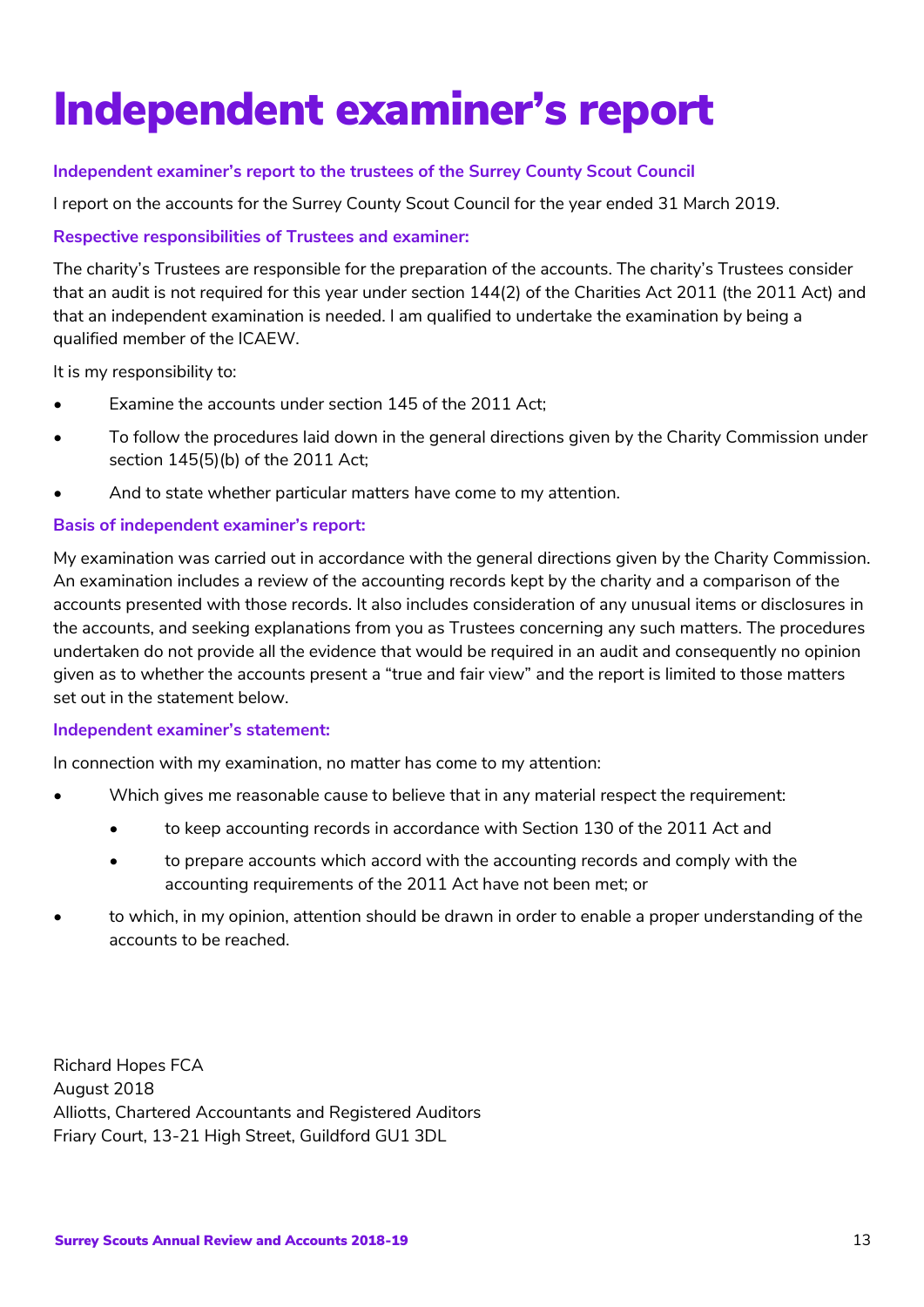## **Balance Sheet**

for the year ended 31 March 2019

|                                       | <b>Notes</b>     | 2019               |                    | 2018      |
|---------------------------------------|------------------|--------------------|--------------------|-----------|
|                                       |                  | $\pmb{\mathsf{f}}$ | $\pmb{\mathsf{f}}$ | $\pounds$ |
| <b>Fixed assets</b>                   |                  |                    |                    |           |
| Tangible assets                       | 5                |                    | 659,858            | 672,752   |
| Investments                           | $\boldsymbol{6}$ |                    | 77,956             | 73,661    |
|                                       |                  |                    | 737,814            | 746,413   |
| <b>Current Assets</b>                 |                  |                    |                    |           |
| <b>Stocks</b>                         |                  | 8,298              |                    | 7,814     |
| Investment in clubs                   | 10               | 46,412             |                    | 45,918    |
| Debtors                               | $\overline{7}$   | 64,244             |                    | 19,152    |
| Bank and cash balances                |                  | 516,713            |                    | 572,000   |
|                                       |                  | 635,667            |                    | 644,884   |
| <b>Creditors: amounts falling</b>     |                  |                    |                    |           |
| due within one year                   | 8                | 287,434            |                    | 300,773   |
| Net current assets                    |                  |                    | 348,233            | 344,111   |
| Total assets less current liabilities |                  |                    | 1,086,047          | 1,090,524 |
| <b>Represented by</b>                 |                  |                    |                    |           |
| Accumulated fund                      | $\boldsymbol{9}$ |                    | 586,994            | 571,355   |
| Designated funds                      | 10               |                    | 451,352            | 473,043   |
| Restricted funds                      | 11               |                    | 47,701             | 46,126    |
|                                       |                  |                    | 1,086,047          | 1,090,524 |

The financial statements on pages 14 to 25 were approved by the Executive Committee on 16th July 2019 and signed on its behalf by:

**Martin Gerrard** County Chairman

**Mike Keeble** County Treasurer

**Surrey Scouts Annual Review and Accounts 2018-19** 14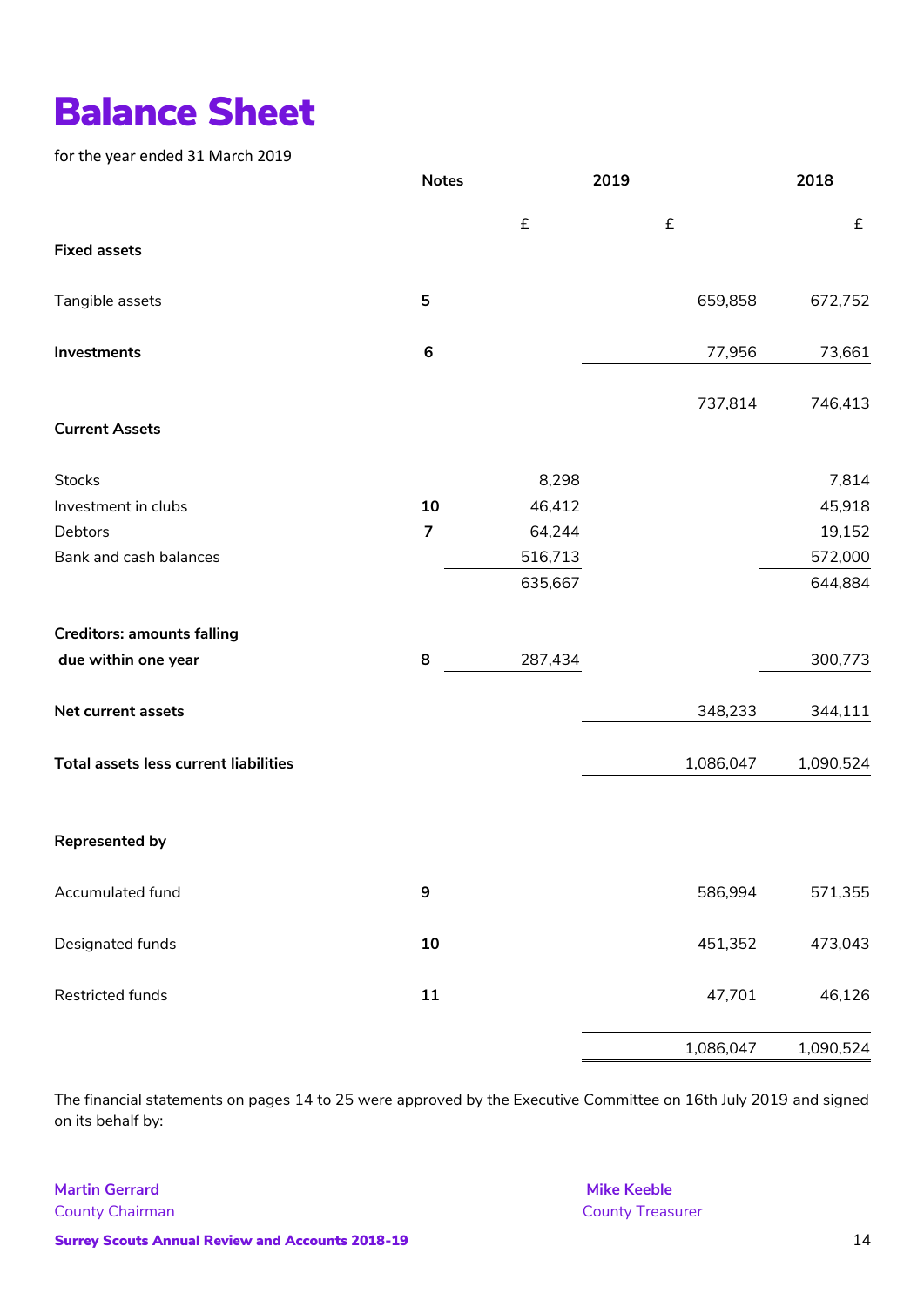## **Statement of Financial Activity**

for the year ended 31 March 2019

|                                    |      |                |                          | 2019                         |                          |                    | 2018       |
|------------------------------------|------|----------------|--------------------------|------------------------------|--------------------------|--------------------|------------|
|                                    |      | General        | Designated               | Designated                   | Restricted               | Total              |            |
|                                    | Note | Funds          | Bentley                  | Other                        | Funds                    |                    | Total      |
|                                    |      | £              | £                        | £                            | £                        | $\pmb{\mathsf{f}}$ | £          |
| Income                             |      |                |                          |                              |                          |                    |            |
| <b>Donations</b>                   |      |                |                          |                              |                          |                    |            |
| Subscriptions receivable           |      | 498,491        |                          |                              |                          | 498,491            | 491,185    |
| Less payable to headquarters       |      | (379, 134)     |                          |                              |                          | (379, 134)         | (382, 168) |
|                                    |      | 119,357        |                          |                              | $\overline{\phantom{a}}$ | 119,357            | 109,017    |
|                                    |      |                |                          |                              |                          |                    |            |
| Donations and grants               |      | 1,871          | 8,500                    |                              | $\blacksquare$           | 10,371             | 2,222      |
|                                    |      |                |                          |                              |                          |                    |            |
|                                    |      |                |                          |                              |                          |                    |            |
|                                    |      | 121,228        | 8,500                    | $\qquad \qquad \blacksquare$ | $\overline{\phantom{0}}$ | 129,728            | 111,239    |
| Investments                        |      |                |                          |                              |                          |                    |            |
| Interest and dividends             |      | 2,056          |                          |                              | 1,384                    | 3,440              | 2,638      |
|                                    |      |                |                          |                              |                          |                    |            |
| <b>Charitable activities</b>       |      |                |                          |                              |                          |                    |            |
| Sections                           |      | 596            |                          |                              |                          | 596                | 205        |
| Beavers go Wild                    |      |                |                          |                              |                          |                    | 6,982      |
| Scoutabout                         |      |                |                          |                              |                          | $\blacksquare$     | 197,961    |
| KIX                                |      | 250,654        |                          |                              | $\qquad \qquad -$        | 250,654            |            |
| Bazzaz                             |      | 43,691         |                          |                              | $\overline{\phantom{a}}$ | 43,691             |            |
| D of E                             |      | 11,997         |                          |                              |                          | 11,997             | 7,215      |
| FrightEx                           |      | 3,449          |                          |                              | $\overline{\phantom{a}}$ | 3,449              |            |
| Roverway                           |      | 2,400          |                          |                              |                          | 2,400              |            |
| Other activities                   |      | 7,642          | 48,556                   |                              | $\overline{\phantom{a}}$ | 56,198             | 60,479     |
| <b>Adult Training</b>              |      | 1,769          |                          |                              | $\overline{\phantom{a}}$ | 1,769              | 1,963      |
| Clubs                              |      |                | $\overline{\phantom{a}}$ | 26,742                       | $\overline{a}$           | 26,742             | 27,957     |
| Badge sales etc.                   |      | 385            |                          |                              |                          | 385                | 420        |
|                                    |      |                |                          |                              |                          |                    |            |
|                                    |      | 322,583        | 48,556                   | 26,742                       |                          | 397,881            | 303,182    |
| Other trading income               |      |                |                          |                              |                          |                    |            |
|                                    |      |                |                          |                              |                          |                    |            |
| Activity centre fees               |      |                | 201,486                  |                              |                          | 201,486            | 185,743    |
| Activity centre shop sales         |      | $\blacksquare$ | 14,907                   |                              | $\blacksquare$           | 14,907             | 12,693     |
|                                    |      |                | 216,393                  |                              | $\frac{1}{2}$            | 216,393            | 198,436    |
| <b>Total income</b>                |      | 445,867        | 273,449                  | 26,742                       | 1,384                    | 747,442            | 615,495    |
|                                    |      |                |                          |                              |                          |                    |            |
| <b>Expenditure on charitable</b>   |      |                |                          |                              |                          |                    |            |
| activities                         | 3    | 434,332        | 292,383                  | 29,499                       |                          | 756,214            | 614,812    |
|                                    |      |                |                          |                              |                          |                    |            |
| Net operating income for           |      |                |                          |                              |                          |                    |            |
| the year                           |      | 11,535         | (18,934)                 | (2,757)                      | 1,384                    | (8,772)            | 683        |
| Net gains/(losses) on investments  |      | 4,104          |                          |                              | 191                      | 4,295              | 1,058      |
| Net movements in funds             |      | 15,639         | (18,934)                 | (2,757)                      | 1,575                    | (4, 477)           | 1,741      |
|                                    |      |                |                          |                              |                          |                    |            |
| Total funds brought forward        |      | 571,355        | 354,809                  | 118,234                      | 46,126                   | 1,090,524          | 1,088,783  |
|                                    |      |                |                          |                              |                          |                    |            |
|                                    |      |                |                          |                              |                          |                    |            |
| <b>Total funds carried forward</b> |      | 586,994        | 335,875                  | 115,477                      | 47,701                   | 1,086,047          | 1,090,524  |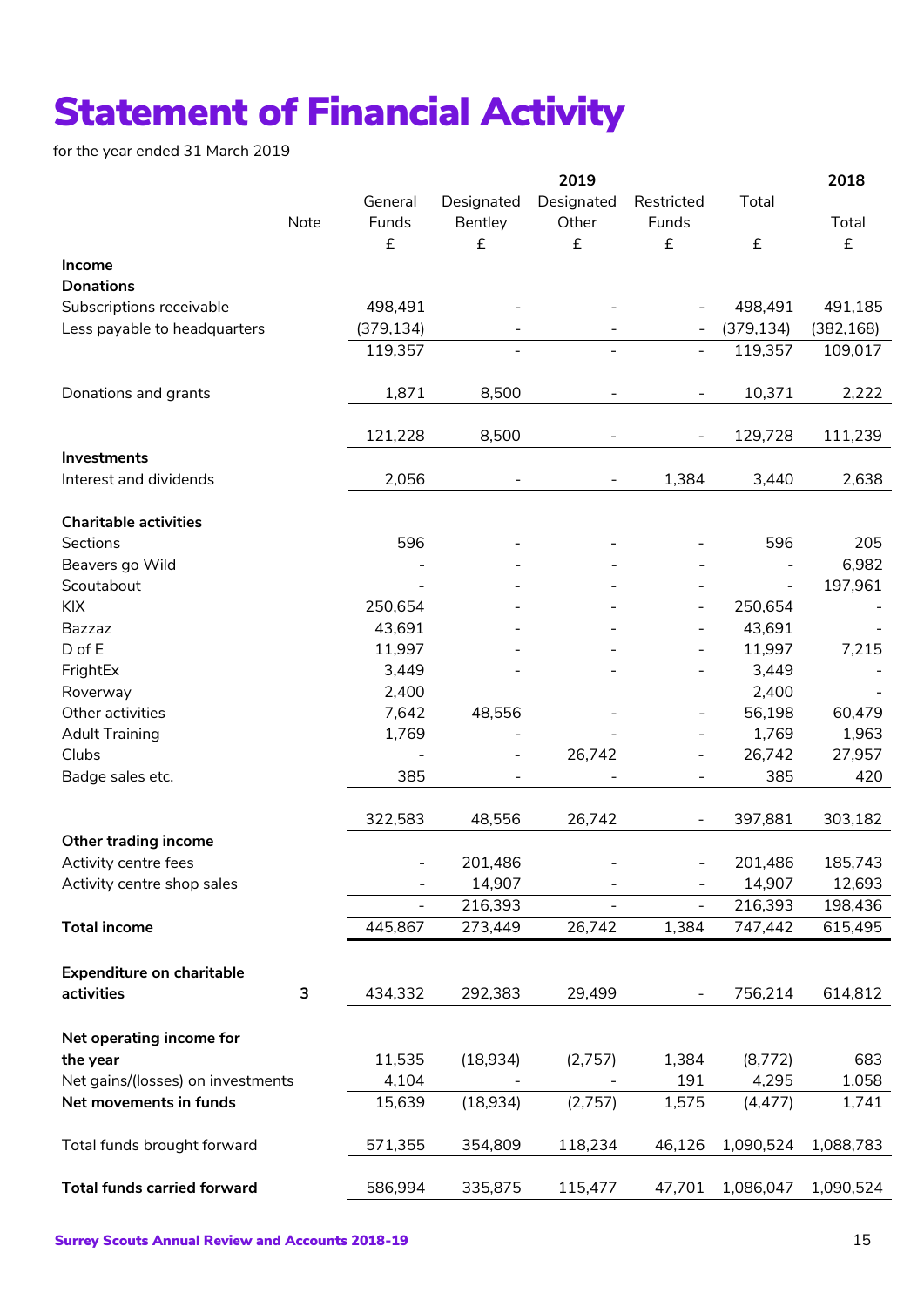## **Statement of Financial Activity**

for the year ended 31 March 2018

|  | ٠ |        |
|--|---|--------|
|  |   |        |
|  |   | I<br>ł |

| 2                                   |      |            |                              | 2018                     |                |            |
|-------------------------------------|------|------------|------------------------------|--------------------------|----------------|------------|
|                                     |      | General    | Designated                   | Designated               | Restricted     | Total      |
|                                     | Note | Funds      | Bentley                      | Other                    | Funds          |            |
|                                     |      | £          | £                            | £                        | £              | £          |
| Income                              |      |            |                              |                          |                |            |
| <b>Donations</b>                    |      |            |                              |                          |                |            |
| Subscriptions receivable            |      | 491,185    |                              |                          |                | 491,185    |
| Less payable to headquarters        |      | (382, 168) |                              |                          |                | (382, 168) |
|                                     |      | 109,017    |                              |                          |                | 109,017    |
| Donations and grants                |      | 1,477      | 745                          |                          |                | 2,222      |
|                                     |      | 110,494    | 745                          | $\overline{\phantom{a}}$ |                | 111,239    |
| <b>Investment income</b>            |      |            |                              |                          |                |            |
| Interest and dividends              |      | 1,335      | $\qquad \qquad \blacksquare$ |                          | 1,303          | 2,638      |
| <b>Charitable activities</b>        |      |            |                              |                          |                |            |
| Sections                            |      | 205        |                              |                          |                | 205        |
| Beavers go Wild                     |      | 6,982      |                              |                          |                | 6,982      |
| Scoutabout                          |      | 197,961    |                              |                          |                | 197,961    |
| D of E                              |      | 7,215      |                              |                          |                | 7,215      |
| Other activities                    |      | 113        | 60,366                       |                          |                | 60,479     |
| <b>Adult Training</b>               |      | 1,963      |                              |                          |                | 1,963      |
| Clubs                               |      |            |                              | 27,957                   |                | 27,957     |
| Badge sales etc.                    |      | 420        |                              |                          |                | 420        |
|                                     |      | 214,859    | 60,366                       | 27,957                   | $\blacksquare$ | 303,182    |
| Other trading income                |      |            |                              |                          |                |            |
| Activity centre fees                |      |            | 185,743                      |                          |                | 185,743    |
| Activity centre shop sales          |      |            | 12,693                       |                          |                | 12,693     |
|                                     |      |            | 198,436                      |                          |                | 198,436    |
| <b>Total incoming resources</b>     |      | 326,688    | 259,547                      | 27,957                   | 1,303          | 615,495    |
| <b>Total resources expended</b>     | 4    | 338,178    | 248,898                      | 27,736                   |                | 614,812    |
| Net Incoming resources for the year |      | (11, 490)  | 10,649                       | 221                      | 1,303          | 683        |
| Unrealised gains on investments     |      | 1,599      |                              |                          | (541)          | 1,058      |
| Net movements in funds              |      | (9,891)    | 10,649                       | 221                      | 762            | 1,741      |
| Total funds brought forward         |      | 581,246    | 344,160                      | 118,013                  | 45,364         | 1,088,783  |
| <b>Total funds carried forward</b>  |      | 571,355    | 354,809                      | 118,234                  | 46,126         | 1,090,524  |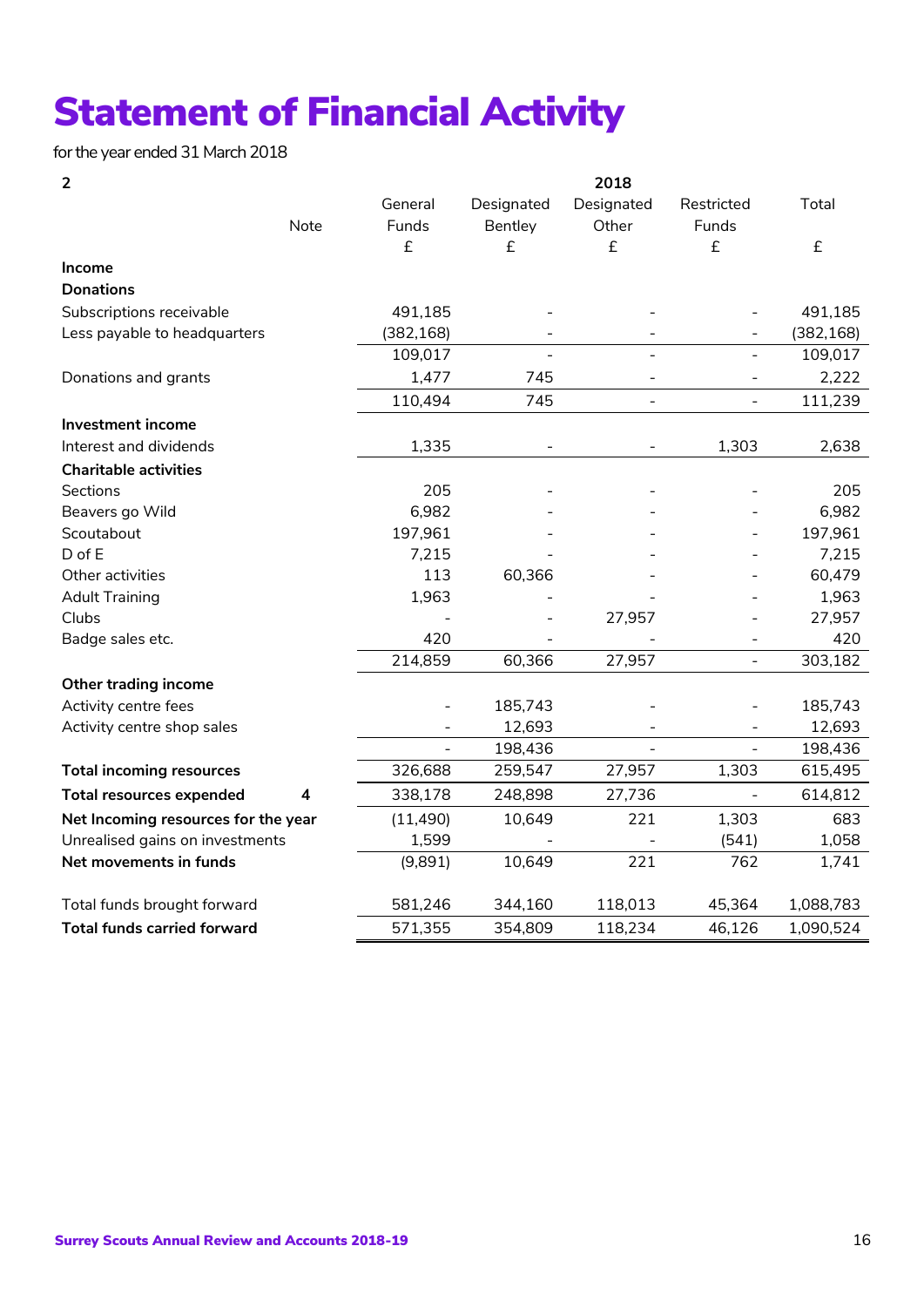## **Notes to Financial Statements of the year ended 31 March 2019**

### **1 Accounting Policies**

### 1.1 Accounting convention

The accounts have been prepared under the historic cost convention and in accordance with the charity's trust deed "Accounting and Reporting by Charities: Statement of Recommended Practice applicable to charities preparing their accounts in accordance with the Financial Reporting Standard applicable in the UK and Republic of Ireland (FRS 102)" (as amended for accounting periods commencing from 1 January 2016). The charitable company is a Public Benefit Entity as defined by FRS 102.

The accounts are prepared in sterling, which is the functional currency of the charity. Monetary amounts in these financial statements are rounded to the nearest £.

### 1.2 Club accounts

A number of County activities are operated through specialist Active Support Units (previously known as Activity Clubs). The results of the clubs have been included in the financial statements of the County, and included in the balance sheet as a current asset.

### 1.3 Depreciation

Assets costing less than £500 are written off in the year of purchase. Provision for depreciation of fixed assets is made on a straight line basis at rates calculated to write off the cost of each asset over its expected useful life. These rates have been reviewed and revised by the Executive Committee. The rates at the present time are between 20% and 50% for equipment and between 4% and 10% for buildings.

### 1.4 Grants receivable

Grants receivable for capital projects are initially credited to a restricted fund. The restricted fund is transferred to the accumulated fund when the project is completed.

### 1.5 Stock

Stock is valued on a first in, first out basis at the lower of cost and net realisable value.

### 1.6 Investments

Investments are stated at market valuation. Any gain or loss on revaluation is credited or debited in the Statement of Financial Activities against the relevant fund. Income from investments is accounted for when receivable.

### 1.7 Fund accounting

Restricted funds are subjected to restrictions on their expenditure imposed by the donor or through the terms of an appeal. Expenditure, which meets these restrictions, is identified to the fund. The charitable company has been raising funds for the land acquisitions and subsequent development plans.

Unrestricted funds are donations and other incoming resources receivable, or generated, for the objects of the charitable company without further specified purpose, and are available as unrestricted funds.

### 1.8 Going concern

These accounts have been prepared under the going concern basis. There are no material uncertainties regarding going concern.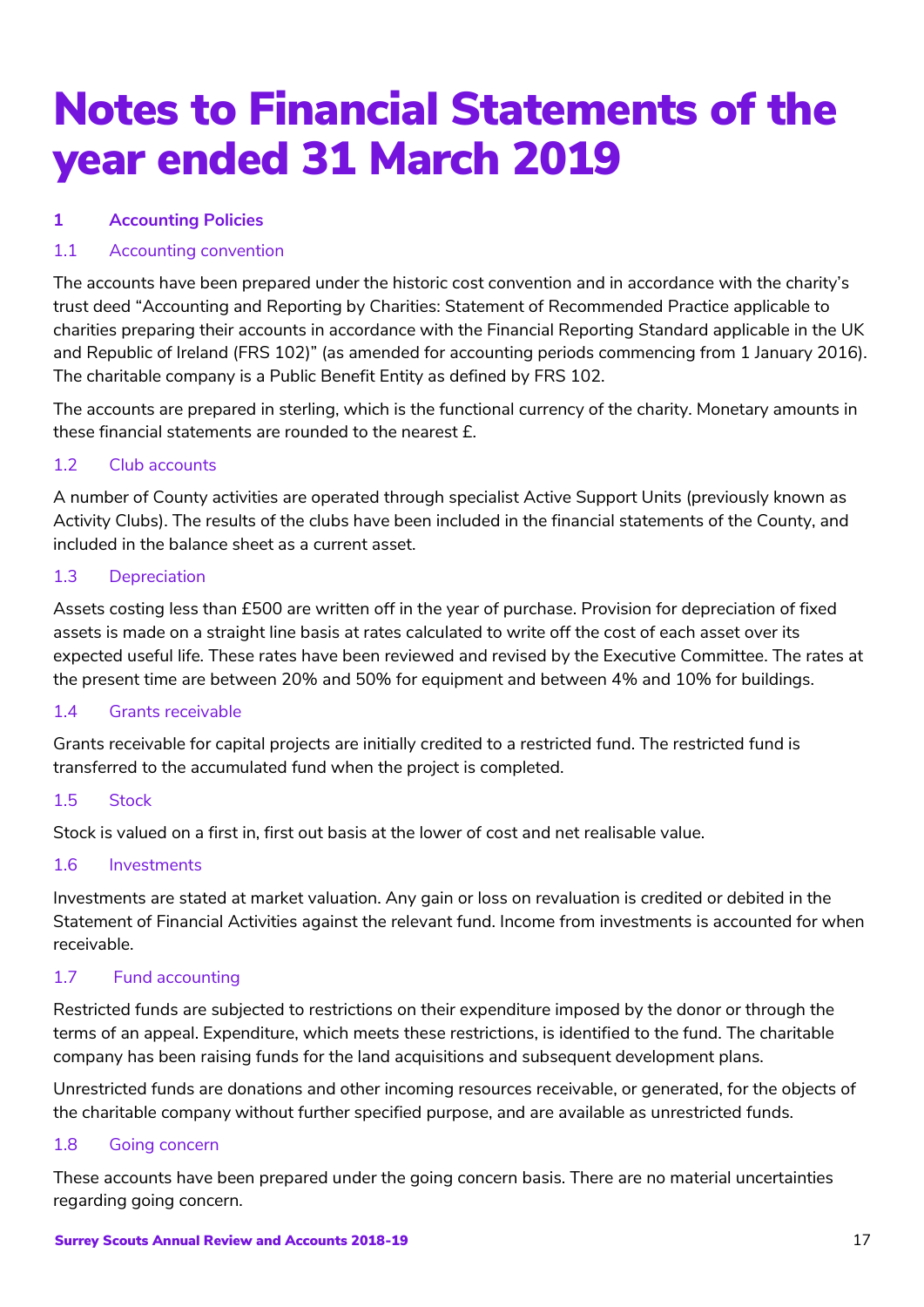### 1.9 Financial instruments

Basic financial assets: Basic financial assets, which include debtors and cash and bank balances, are initially measured at transaction price including transaction costs and are subsequently carried at amortised cost using the effective interest method.

Basic financial liabilities: Basic financial liabilities, which including creditors are initially recognised at transaction price and subsequently measured at amortised cost using the effective interest method. Trade creditors are obligations to pay for goods or services that have been acquired in the ordinary course of operations from suppliers. Amounts payable are classified as current liabilities if payment is due within one year or less.

Resources expended: All expenditure is accounted for on an accruals basis and has been classified under headings that aggregate all costs related to the category. Where costs cannot be directly attributed to particular headings they have been allocated to activities on a basis consistent with use of resources. Irrecoverable VAT is included.

Support costs are those costs incurred providing services to other parts of the organisation and include Establishment and Administration. Governance costs are those costs incurred in order to comply with constitutional, statutory and taxation requirements.

Incoming resources: Income is recognised in the statement of financial activities when the company is legally entitled to it after any performance conditions have been met, the amount can be measured reliably, and it is probable that income will be received.

### 1.10 Critical accounting estimates and judgements

In the application of the charity's accounting policies, the trustees are required to make judgements, estimates and assumptions about the carrying amount of assets and liabilities that are not readily apparent from other sources. The estimates and associated assumptions are based on historical experience and other factors that are considered to be relevant. Actual results may differ from these estimates.

The estimates and underlying assumptions are reviewed on an ongoing basis. Revisions to accounting estimates are recognised in the period in which the estimate is revised where the revision affects only that period, or in the period of the revision and future periods where the revision affects both current and future periods.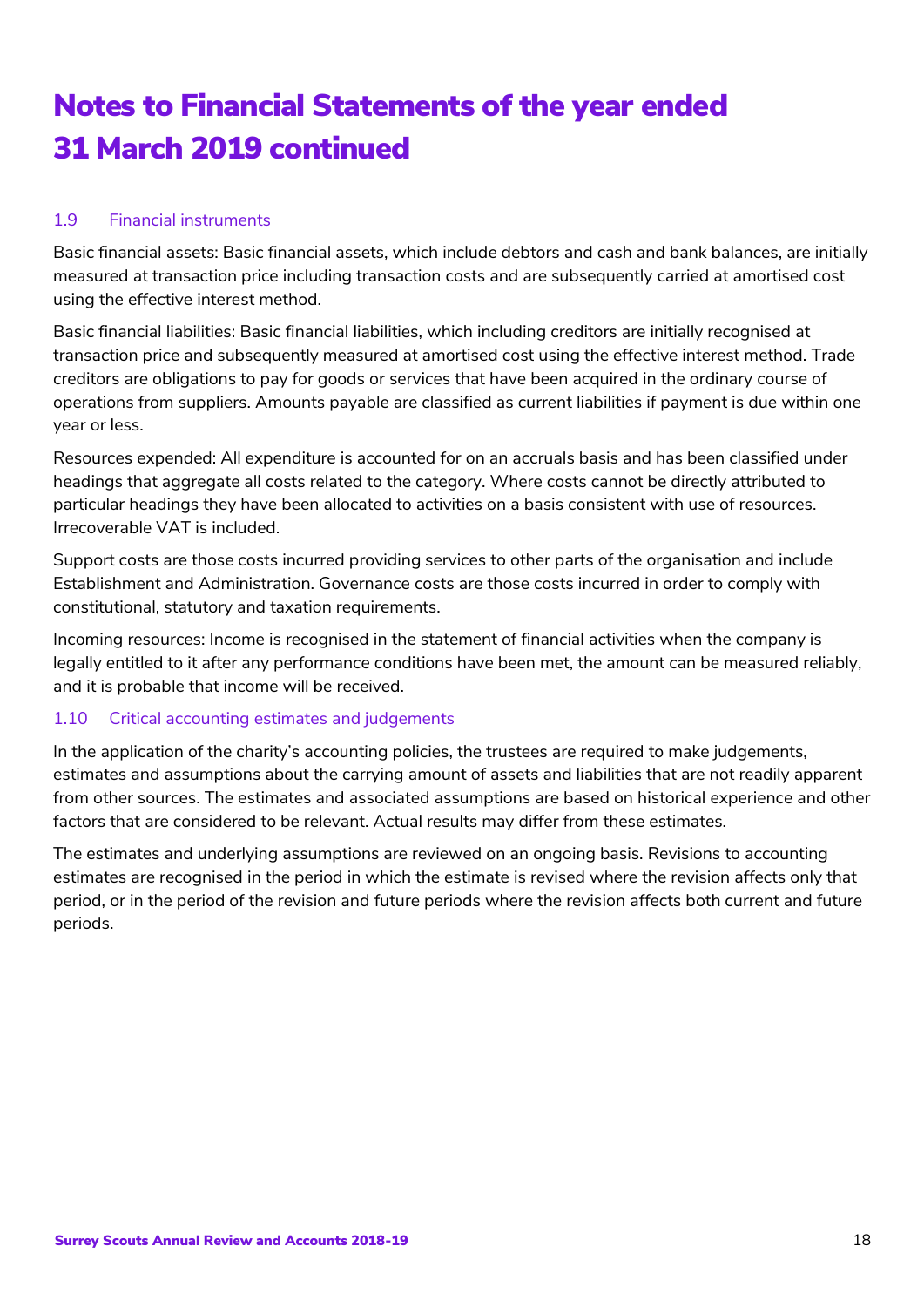| <b>3 Resources Expended</b>                                         |      |                          |                              | 2019                         |                              |          | 2018             |
|---------------------------------------------------------------------|------|--------------------------|------------------------------|------------------------------|------------------------------|----------|------------------|
|                                                                     |      | General                  | Designated                   | Designated                   | Restricted                   | Total    |                  |
|                                                                     | Note | Funds                    | Bentley                      | Other                        | Funds                        |          | Total            |
|                                                                     |      | £                        | £                            | $\pounds$                    | £                            | £        | £                |
| <b>Charitable Expenditure</b>                                       |      |                          |                              |                              |                              |          |                  |
| <b>Premises</b>                                                     |      |                          |                              |                              |                              |          |                  |
| Utilities                                                           |      | 2,879                    | 36,716                       |                              |                              | 39,595   | 25,065           |
| Insurance                                                           |      | 1,946                    | 10,275                       |                              |                              | 12,221   | 11,958           |
| Repairs, renewals & minor                                           |      |                          |                              |                              |                              |          |                  |
| equipment                                                           |      |                          | 39,782                       |                              |                              | 39,782   | 40,303           |
|                                                                     |      | 4,825                    | 86,773                       | $\overline{a}$               | $\blacksquare$               | 91,598   | 77,326           |
| <b>Donations and grants</b>                                         |      |                          | $\overline{\phantom{0}}$     | $\qquad \qquad \blacksquare$ | $\overline{\phantom{a}}$     |          |                  |
| <b>Activities</b>                                                   |      |                          |                              |                              |                              |          |                  |
| Sections                                                            |      | 8,864                    |                              |                              |                              | 8,864    | 8,874            |
| Beavers go Wild                                                     |      |                          |                              |                              |                              |          | 6,681            |
| Scoutabout                                                          |      |                          |                              |                              |                              | $\equiv$ | 191,719          |
| KIX                                                                 |      | 250,534                  |                              |                              | $\overline{\phantom{a}}$     | 250,534  |                  |
| <b>Bazzaz</b>                                                       |      | 41,014                   |                              |                              | $\blacksquare$               | 41,014   |                  |
| D of E                                                              |      | 11,901                   |                              |                              |                              | 11,901   | 7,296            |
| FrightEx                                                            |      | 3,366                    |                              |                              |                              | 3,366    |                  |
| Roverway                                                            |      | 2,400                    |                              |                              |                              | 2,400    |                  |
| Other activities                                                    |      | 10,833                   | 50,790                       |                              |                              | 61,623   | 34,420           |
| Adult training                                                      |      | 12,072                   |                              |                              |                              | 12,072   | 15,345           |
| Clubs                                                               |      |                          |                              | 26,249                       |                              | 26,249   | 27,736           |
| Cost of badge sales                                                 |      |                          |                              |                              | $\overline{\phantom{a}}$     |          | 206              |
|                                                                     |      | 340,984                  | 50,790                       | 26,249                       | $\overline{\phantom{0}}$     | 418,023  | 292,277          |
| <b>Activity Centre expenditure</b>                                  |      |                          |                              |                              |                              |          |                  |
| Staff costs                                                         |      |                          | 51,809                       |                              |                              | 51,809   | 59,872           |
| Centre administration                                               |      |                          |                              |                              |                              |          |                  |
| Cost of centre shop sales                                           |      |                          | 17,769                       |                              |                              | 17,769   | 10,424           |
| Other                                                               |      |                          | 35,098                       |                              |                              | 35,098   | 31,079           |
|                                                                     |      | $\overline{\phantom{a}}$ | 104,676                      | $\overline{\phantom{0}}$     | $\overline{a}$               | 104,676  | 101,375          |
| <b>Support Costs</b>                                                |      |                          |                              |                              |                              |          |                  |
|                                                                     |      | 34,484                   |                              |                              |                              |          |                  |
| Staff costs - administration                                        |      | 20,209                   |                              |                              |                              | 34,484   | 32,051<br>19,028 |
| County office - administration<br><b>County Development Officer</b> |      |                          |                              |                              |                              | 20,209   |                  |
| Communication                                                       |      | 25,266                   |                              | 3,250                        |                              | 28,516   | 43,314<br>1,313  |
|                                                                     |      | 1,526                    |                              |                              |                              | 1,526    |                  |
|                                                                     |      | 81,485                   | $\blacksquare$               | 3,250                        |                              | 84,735   | 95,706           |
| Governance                                                          |      |                          |                              |                              |                              |          |                  |
| Examiner's fee                                                      | 14   | 2,360                    |                              |                              |                              | 2,360    | 1,480            |
| AGM and other costs                                                 |      | 1,496                    |                              |                              |                              | 1,496    | 1,325            |
|                                                                     |      | 3,856                    | $\qquad \qquad \blacksquare$ | $\overline{\phantom{0}}$     | $\qquad \qquad \blacksquare$ | 3,856    | 2,805            |
| Depreciation                                                        |      |                          |                              |                              |                              |          |                  |
| <b>Buildings</b>                                                    |      | 1,840                    | 39,654                       |                              |                              | 41,494   | 38,908           |
| Equipment                                                           |      | 1,342                    | 10,490                       |                              |                              | 11,832   | 6,415            |
|                                                                     |      | 3,182                    | 50,144                       | $\overline{\phantom{a}}$     | $\blacksquare$               | 53,326   | 45,323           |
|                                                                     |      |                          |                              |                              |                              |          |                  |
| <b>Total resources expended</b>                                     |      | 434,332                  | 292,383                      | 29,499                       |                              | 756,214  | 614,812          |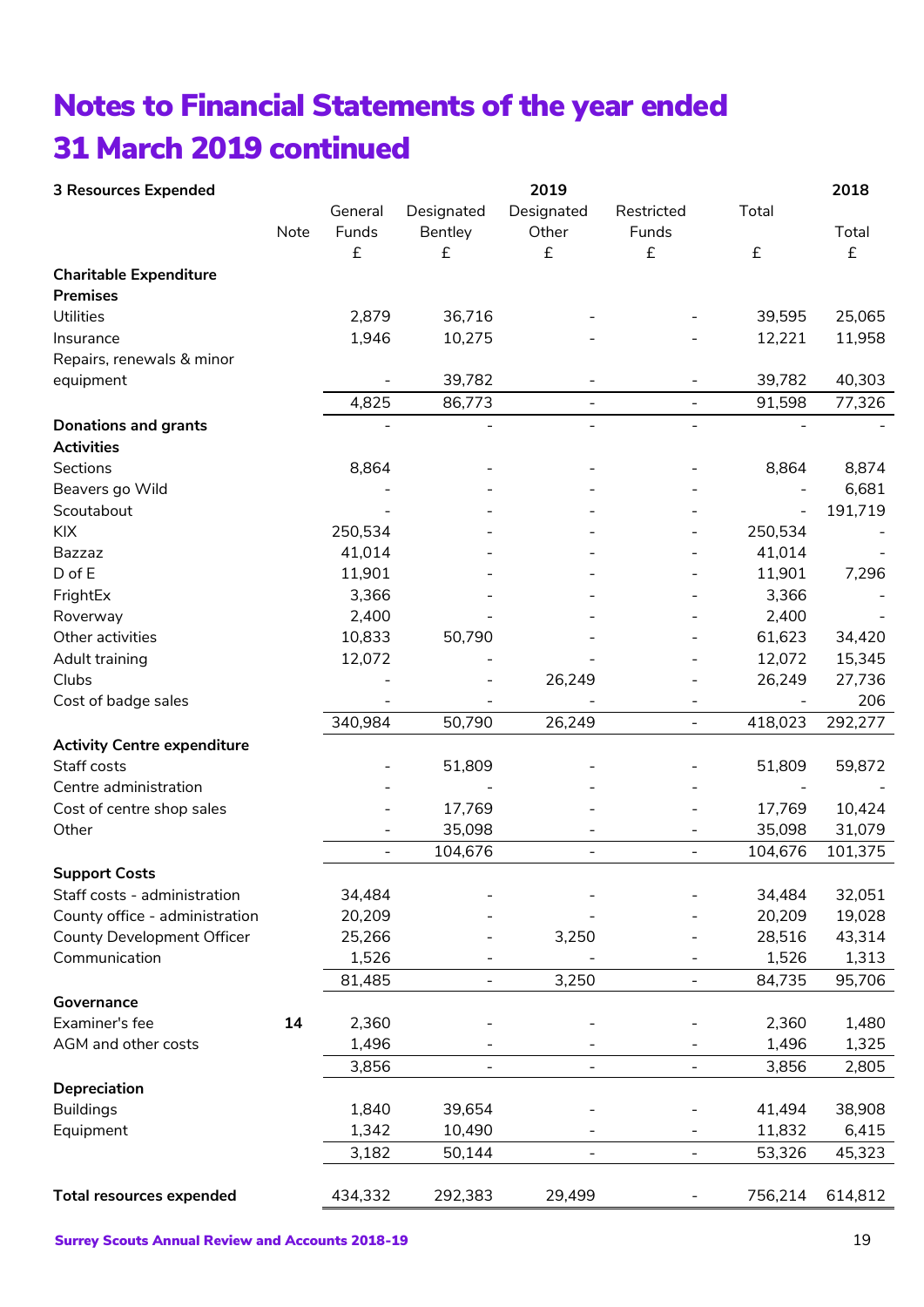### **Resources expended for the year ended 31 March 2018**

| 4 Resources Expended for previous year | 2018               |            |                          |                          |         |  |
|----------------------------------------|--------------------|------------|--------------------------|--------------------------|---------|--|
|                                        | General            | Designated | Designated               | Restricted               | Total   |  |
|                                        | Funds              | Bentley    | Other                    | Funds                    |         |  |
|                                        | $\pmb{\mathsf{f}}$ | £          | $\pmb{\mathsf{f}}$       | £                        | £       |  |
| <b>Charitable Expenditure</b>          |                    |            |                          |                          |         |  |
| <b>Premises</b>                        |                    |            |                          |                          |         |  |
| Utilities                              | 2,204              | 22,861     |                          |                          | 25,065  |  |
| Insurance                              | 1,708              | 10,250     |                          |                          | 11,958  |  |
| Repairs, renewals & minor equipment    | 201                | 40,102     |                          |                          | 40,303  |  |
|                                        | 4,113              | 73,213     |                          | $\overline{\phantom{a}}$ | 77,326  |  |
| <b>Donations and grants</b>            |                    |            |                          |                          |         |  |
| <b>Activities</b>                      |                    |            |                          |                          |         |  |
| Sections                               | 8,874              |            |                          |                          | 8,874   |  |
| Beavers go Wild                        | 6,681              |            |                          |                          | 6,681   |  |
| Scoutabout                             | 191,719            |            |                          |                          | 191,719 |  |
| D of E                                 | 7,296              |            |                          |                          | 7,296   |  |
| Other activities                       | 2,865              | 31,555     |                          |                          | 34,420  |  |
| <b>Adult Training</b>                  | 15,345             |            |                          | $\blacksquare$           | 15,345  |  |
| Clubs                                  |                    |            | 27,736                   |                          | 27,736  |  |
| Cost of badge sales                    | 206                |            |                          | -                        | 206     |  |
|                                        | 232,986            | 31,555     | 27,736                   | $\frac{1}{2}$            | 292,277 |  |
| <b>Activity Centre expenditure</b>     |                    |            |                          |                          |         |  |
| Staff costs                            |                    | 59,872     |                          |                          | 59,872  |  |
| Centre administration                  |                    |            |                          |                          |         |  |
| Cost of centre shop sales              |                    | 10,424     |                          |                          | 10,424  |  |
| Other                                  |                    | 31,079     |                          |                          | 31,079  |  |
|                                        | $\blacksquare$     | 101,375    | $\blacksquare$           | $\overline{\phantom{a}}$ | 101,375 |  |
| <b>Support Costs</b>                   |                    |            |                          |                          |         |  |
| Staff costs - administration           | 32,051             |            |                          |                          | 32,051  |  |
| County office- administration          | 19,028             |            |                          |                          | 19,028  |  |
| <b>County Development Officer</b>      | 43,314             |            |                          |                          | 43,314  |  |
| Communication                          | 1,313              |            |                          |                          | 1,313   |  |
|                                        | 95,706             |            |                          | $\overline{\phantom{a}}$ | 95,706  |  |
| Governance                             |                    |            |                          |                          |         |  |
| Examiner's fee                         | 1,480              |            |                          |                          | 1,480   |  |
| AGM and other costs                    | 1,325              |            |                          |                          | 1,325   |  |
|                                        | 2,805              |            |                          |                          | 2,805   |  |
| Depreciation                           |                    |            |                          |                          |         |  |
| <b>Buildings</b>                       | 1,840              | 37,068     |                          |                          | 38,908  |  |
| Equipment                              | 728                | 5,687      |                          |                          | 6,415   |  |
|                                        | 2,568              | 42,755     | $\overline{\phantom{a}}$ | $\blacksquare$           | 45,323  |  |
| <b>Total resources expended</b>        | 338,178            | 248,898    | 27,736                   |                          | 614,812 |  |
|                                        |                    |            |                          |                          |         |  |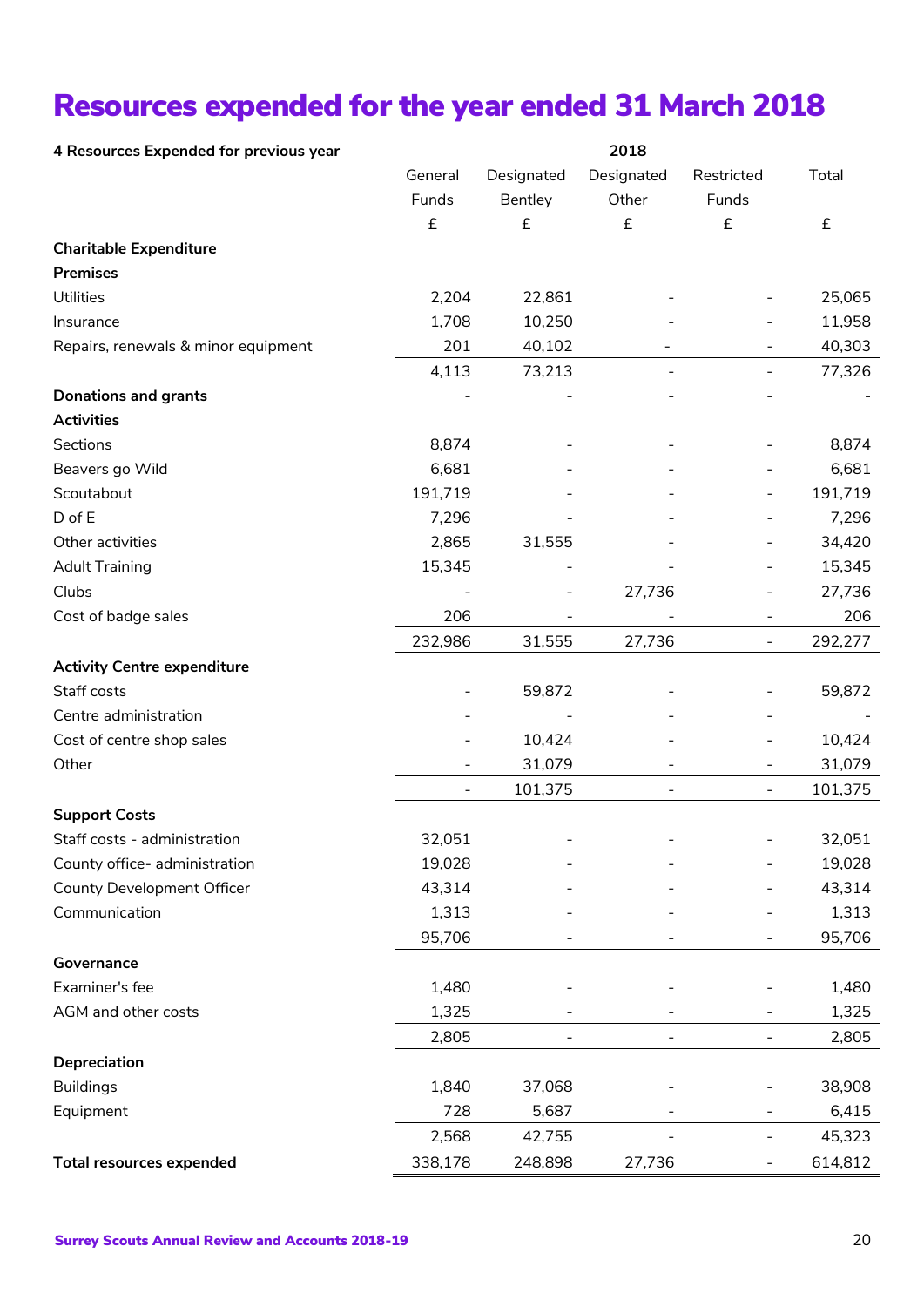**Statement of cash flows**

|                                                        | <b>Total</b> | <b>Prior year</b> |                |
|--------------------------------------------------------|--------------|-------------------|----------------|
|                                                        | funds        | funds             | Note           |
|                                                        | £            | £                 |                |
| Cash flows from operating activities:                  |              |                   |                |
| Net cash provided by (used in) operating activities    | (18, 296)    |                   | 73,432 Table A |
| Cash flows from investing activities:                  |              |                   |                |
| Dividends and interest from investments                | 3,440        | 2,638             |                |
| Gains/(losses) on investments                          | 4,295        | 1,058             |                |
| Purchase of buildings and equipment                    | (40, 432)    | (72, 129)         |                |
| Net cash provided by (used in) investing activities:   | (32, 697)    | (68, 433)         |                |
| Change in cash and cash equivalents in the year        | (50, 993)    | 4,999             |                |
| Cash and cash equivalents at the beginning of the year | 645,661      | 640.662           | Table B        |
| Cash and cash equivalents at the end of the year       | 594,668      | 645,661           | Table B        |

### **Table A**

**Reconciliation of net income(expenditure) to net cash flow from operating activities**

|                                                     | <b>Current year</b> | <b>Prior year</b> |
|-----------------------------------------------------|---------------------|-------------------|
|                                                     | £                   | £                 |
| Net income/(expenditure) for the year (as per the   |                     |                   |
| statement of financial activities)                  | (4, 477)            | 1,741             |
| Adjustments for:                                    |                     |                   |
| Depreciation charges                                | 53.326              | 45.323            |
| (Gains)/losses on investments                       | (4,295)             | (1,058)           |
| Dividends and interest from investments             | (3, 440)            | (2,638)           |
| Investment in clubs                                 | (495)               | (221)             |
| (Increase)/decrease in stocks                       | (484)               | (3, 440)          |
| (Increase)/decrease in debtors                      | (45,092)            | 9,262             |
| Increase/(decrease) in creditors                    | (13, 339)           | 24,463            |
| Net cash provided by (used in) operating activities | (18, 296)           | 73,432            |

#### **Table B**

#### **Analysis of cash and cash equivalents**

|                                      | <b>Current year</b> | <b>Prior year</b> |
|--------------------------------------|---------------------|-------------------|
|                                      |                     |                   |
| Cash in hand                         | 516.713             | 572,000           |
| Notice deposits (less than 3 months) | 77.955              | 73,661            |
| Total cash and cash equivalents      | 594.668             | 645,661           |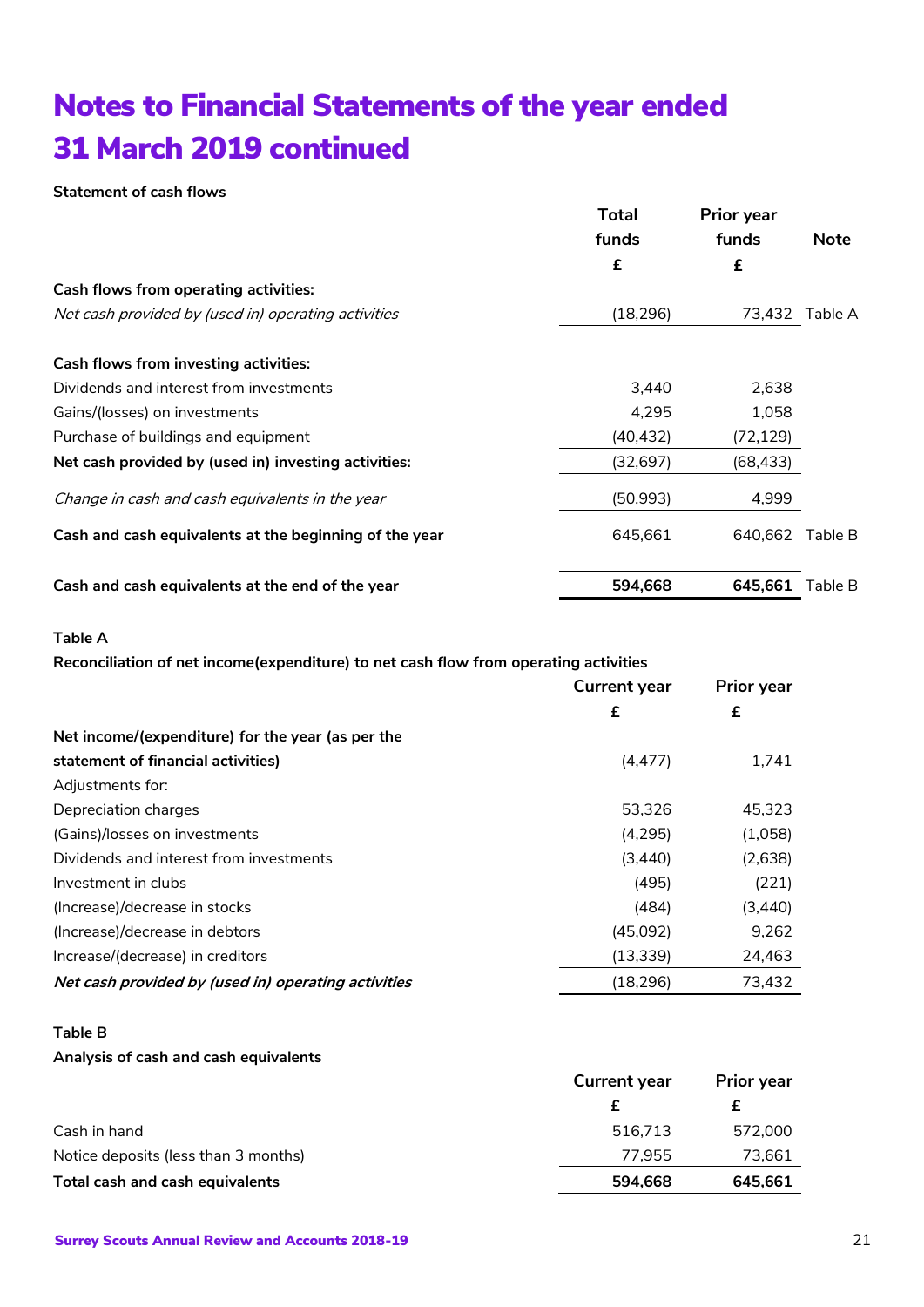| <b>5 Tangible Assets</b>              |      | <b>Buildings</b> | Equipment<br>& MDU | Total     |
|---------------------------------------|------|------------------|--------------------|-----------|
| Cost                                  |      | $\pounds$        | £                  | £         |
| Balance as at 1 April 2018            |      | 1,210,141        | 44,913             | 1,255,054 |
| Additions                             |      | 11,733           | 28,699             | 40,432    |
| Balance as at 31 March 2019           |      | 1,221,874        | 73,612             | 1,295,486 |
| Depreciation                          |      |                  |                    |           |
| Balance as at 1 April 2018            |      | 558,613          | 23,689             | 582,302   |
| Charged for the year                  |      | 41,494           | 11,832             | 53,326    |
| Balance as at 31 March 2019           |      | 600,107          | 35,521             | 635,628   |
| <b>Net Book Values</b>                |      |                  |                    |           |
| At 31 March 2018                      |      | 651,528          | 21,224             | 672,752   |
| At 31 March 2019                      |      | 621,767          | 38,091             | 659,858   |
| 6 Investments                         |      | 2019             |                    | 2018      |
| <b>At Valuation</b>                   |      | £                |                    | £         |
| Opening market value at 1 April 2018  |      | 73,661           |                    | 72,603    |
| Net gain(loss) in year on revaluation |      | 4,295            |                    | 1,058     |
| Closing market value at 31 March 2019 |      | 77,956           |                    | 73,661    |
|                                       |      | 2019             |                    | 2018      |
|                                       | Cost | Valuation        | Cost               | Valuation |

|                                                              | Cost   | Valuation | Cost   | Valuation |
|--------------------------------------------------------------|--------|-----------|--------|-----------|
|                                                              | £      | £         | £      | £         |
| M&G Charifund Income Units - held for the general fund       | 3.549  | 12,728    | 3.549  | 12,618    |
| COIF Investment Units - held for the General Fund            | 14.333 | 38,589    | 14,333 | 34,595    |
|                                                              | 17.882 | 51.317    | 17.882 | 47.213    |
| M&G Charifund Income Units - held for the Restricted Forster |        |           |        |           |
| fund                                                         | 15,020 | 26,639    | 15,020 | 26,448    |
|                                                              | 32,902 | 77,956    | 32,902 | 73,661    |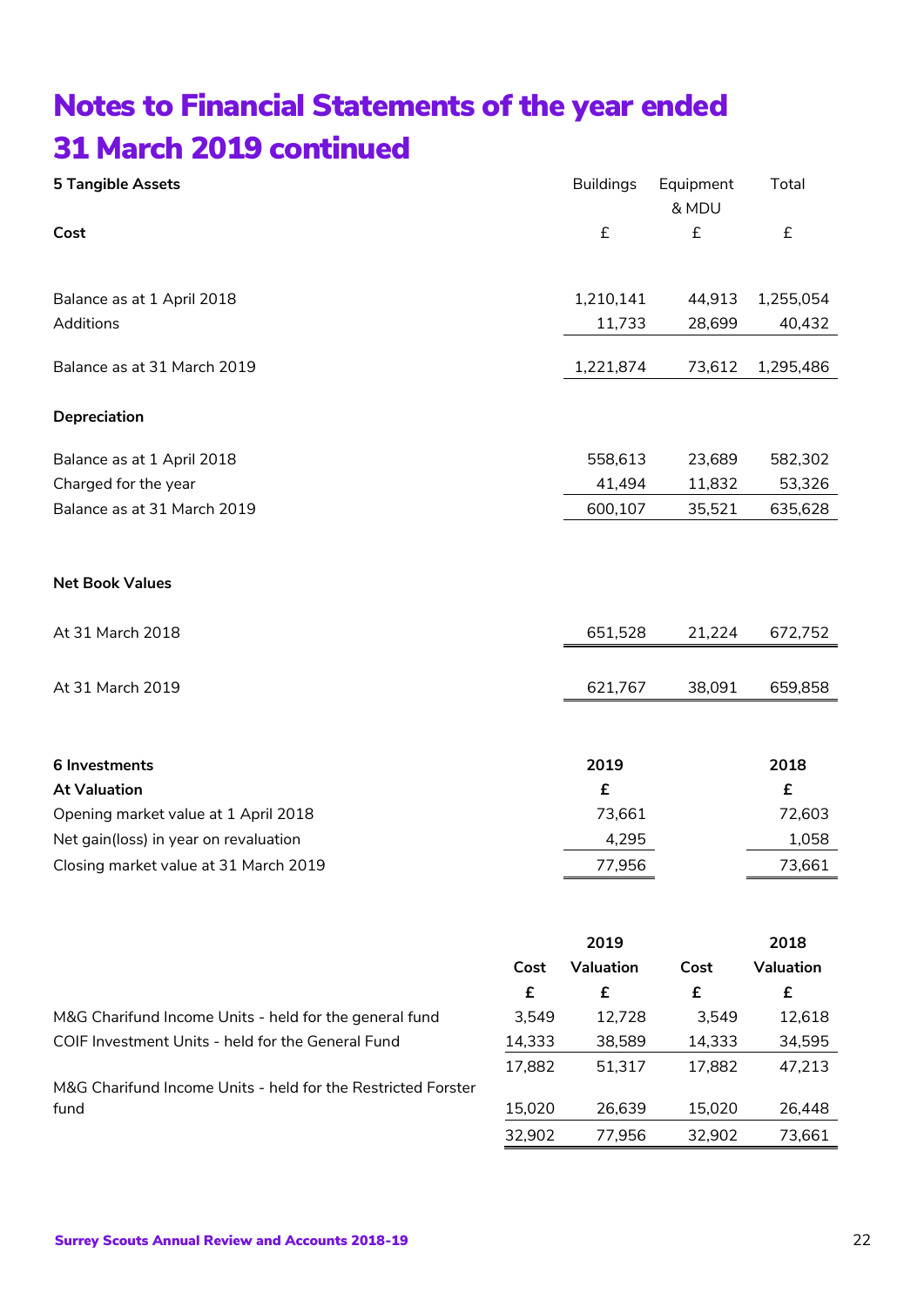| 7 Debtors                                        | 2019    | 2018    |
|--------------------------------------------------|---------|---------|
|                                                  | £       | £       |
| Prepayments                                      | 24,755  | 15,932  |
| Other debtors                                    | 39,489  | 3,220   |
|                                                  | 64,244  | 19,152  |
|                                                  |         |         |
| 8 Creditors: amounts falling due within one year | 2019    | 2018    |
|                                                  | £       | £       |
| Amounts received in advance                      | 279,368 | 289,074 |
| Accruals and other creditors                     | 8,066   | 11,699  |
|                                                  | 287,434 | 300,773 |

Amounts received in advance largely relates to the capitation fees received for the next financial year which is payable to Scout Headquarters in April

### **9 Accumulated fund**

|                              |                |               |                    | <b>Unrealised</b>            |                              |                |
|------------------------------|----------------|---------------|--------------------|------------------------------|------------------------------|----------------|
|                              | <b>Brought</b> |               |                    | gains on                     |                              | <b>Carried</b> |
|                              | forward        | <b>Income</b> | <b>Expenditure</b> | Investments                  | <b>Transfers</b>             | Forward        |
|                              | £              | £             | £                  | £                            | £                            | £              |
| <b>General Unrestricted</b>  |                |               |                    |                              |                              |                |
| Fund                         | 571,355        | 445,867       | (434, 332)         | 4,104                        |                              | 586,994        |
|                              |                |               |                    |                              |                              |                |
| <b>10 Designated funds</b>   |                |               |                    |                              |                              |                |
| Sectional Reserve Fund       | 25,000         |               |                    |                              |                              | 25,000         |
| Jamboree Fund                | 29,315         |               |                    |                              |                              | 29,315         |
| The County Development       |                |               |                    |                              |                              |                |
| Fund                         | 15,000         |               | (3,250)            |                              |                              | 11,750         |
| <b>County Commissioner's</b> |                |               |                    |                              |                              |                |
| Discretionary Fund           | 3,000          |               |                    | $\qquad \qquad \blacksquare$ |                              | 3,000          |
|                              | 72,315         | $\equiv$      | (3,250)            |                              | $\overline{\phantom{0}}$     | 69,065         |
| <b>Active Support Unit</b>   |                |               |                    |                              |                              |                |
| Funds                        | 45,919         | 26,742        | (26, 249)          |                              |                              | 46,412         |
| <b>Bentley Copse</b>         |                |               |                    |                              |                              |                |
| <b>Accumulated Fund</b>      | 354,809        | 273,449       | (292, 383)         | $\overline{\phantom{a}}$     | $\qquad \qquad \blacksquare$ | 335,875        |
|                              | 473,043        | 300,191       | (321, 882)         | $\blacksquare$               | $\overline{\phantom{0}}$     | 451,352        |
|                              |                |               |                    |                              |                              |                |
| 2018 Comparatives            |                |               |                    |                              |                              |                |
| Active Support Unit          |                |               |                    |                              |                              |                |
| Funds                        | 45,697         | 27,957        | (27, 736)          |                              |                              | 45,918         |
| <b>Bentley Copse</b>         |                |               |                    |                              |                              |                |
| <b>Accumulated Fund</b>      | 344,160        | 259,547       | (248, 898)         |                              |                              | 354,809        |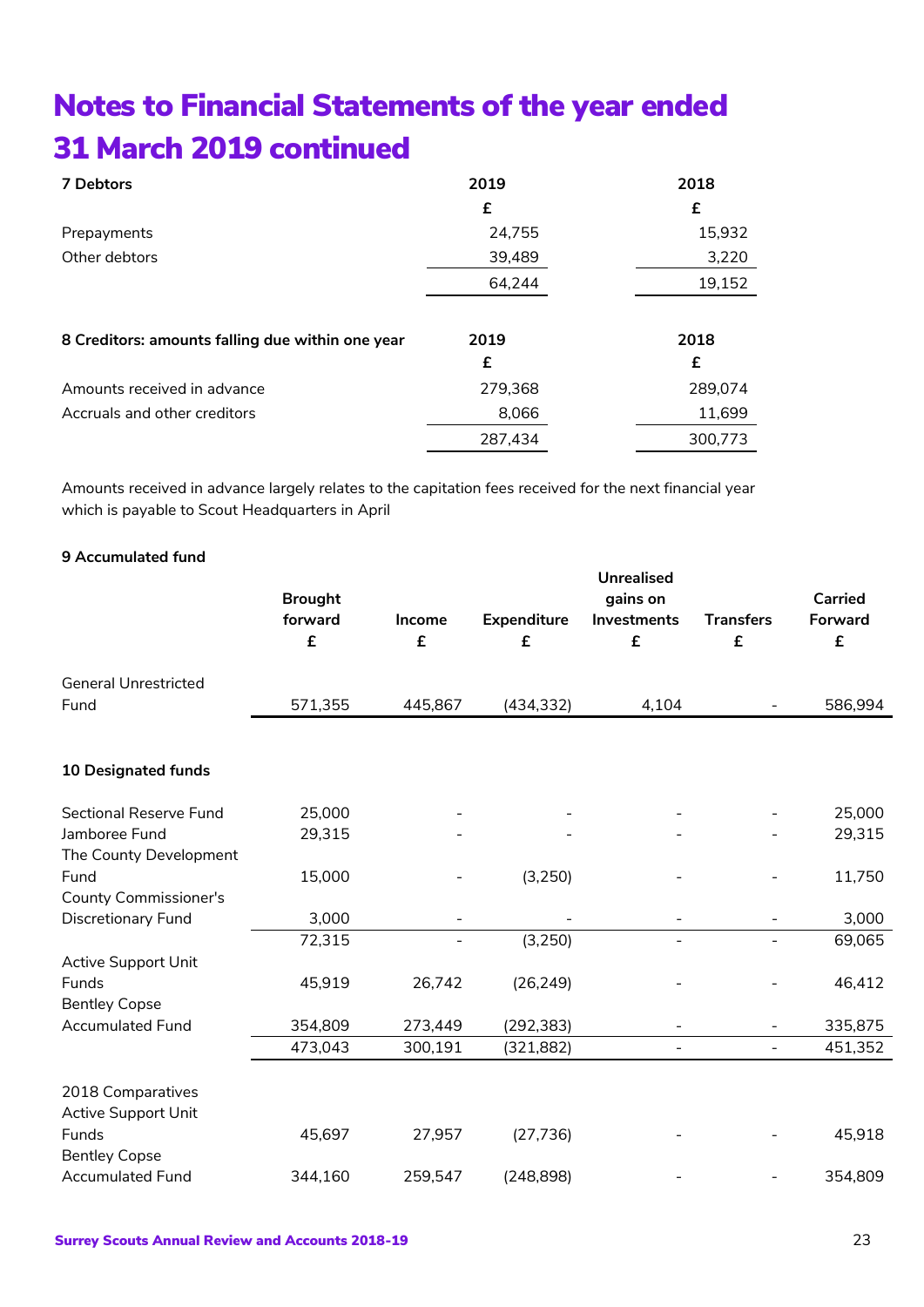|                              | <b>Brought</b> |               |                    | Unrealised<br>gains on |                  | Carried |
|------------------------------|----------------|---------------|--------------------|------------------------|------------------|---------|
|                              | forward        | <b>Income</b> | <b>Expenditure</b> | <b>Investments</b>     | <b>Transfers</b> | Forward |
|                              | £              | £             | £                  | £                      | £                | £       |
| <b>11 Restricted funds</b>   |                |               |                    |                        |                  |         |
| <b>Forster Memorial Fund</b> | 46,126         | 1,384         | -                  | 191                    | ۰.               | 47,701  |
|                              |                |               |                    |                        |                  |         |
| 2018 Comparatives            |                |               |                    |                        |                  |         |
| <b>Forster Memorial Fund</b> | 45,364         | 1,303         |                    | (541)                  | -                | 46,126  |

### **Restricted Funds:**

The Forster Memorial Fund was established in memory of Sir Ralph Forster Bt. For the support of members of The Scout Association under 25 years of age to develop their careers or citizenship.

#### **Designated Funds:**

The Bentley Copse Accumulated Fund was established to develop the Bentley Copse camp site, now called the Bentley Copse Activity Centre.

The Sectional Reserve fund has been designated to support sections and their activities in the Surrey area.

The Jamboree Fund has been designated to support World Scout Jamborees. The next one is planned for July 2019 and the fund will be used for planning, selection, training and support of individuals attending this event.

The County Development Fund has been designated for loans and grants to support the growth and development of Sections, Groups or Districts.

The County Commissioner's Discretionary Fund is to assist in individual hardship cases to allow full access to Scouting Activities.

The Active Support Unit Funds have been designated to support smaller clubs and activities in the Surrey area.

The Trustees are continuing to develop Bentley Copse and the Bentley Copse Accumulated Fund includes the profits and losses generated from the site such that the new facilities proposed for this Centre can be funded.

#### **12 Net assets of the Council's funds**

|                                                                     | Fixed<br>Assets          | <b>Investments</b> | Net current assets | <b>Fund balances</b> |
|---------------------------------------------------------------------|--------------------------|--------------------|--------------------|----------------------|
|                                                                     | £                        | £                  | £                  | £                    |
| The Council's net assets belong to<br>the various funds as follows: |                          |                    |                    |                      |
| Restricted - Forster Memorial Fund                                  |                          | 26,639             | 21,062             | 47,701               |
| <b>Total Restricted</b>                                             | $\overline{\phantom{a}}$ | 26,639             | 21,062             | 47,701               |
| Designated - Other Funds<br>Designated - Bentley Copse              | $\overline{\phantom{a}}$ |                    | 115,477            | 115,477              |
| Development Fund                                                    | 611,678                  |                    | (275, 803)         | 335,875              |
| <b>Other Unrestricted Funds</b>                                     | 48,180                   | 51,317             | 487,497            | 586,994              |
| <b>Total Unrestricted</b>                                           | 659,858                  | 51,317             | 327,171            | 1,038,346            |
| <b>Total Funds</b>                                                  | 659,858                  | 77,956             | 348,233            | 1,086,047            |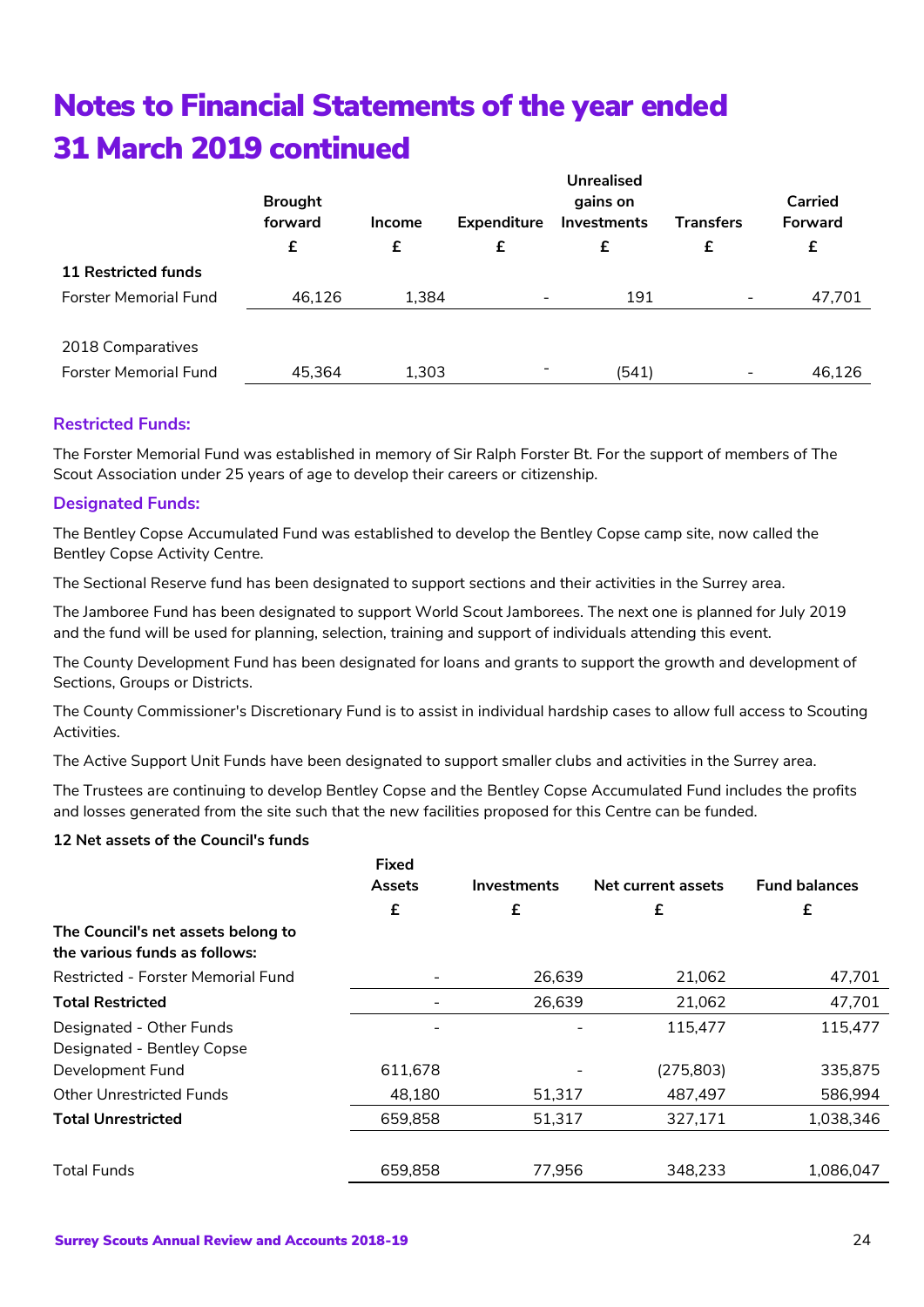### **13 Staff and Trustees**

| The number of staff employed by the Council during the year was: | 2019   | 2018   |
|------------------------------------------------------------------|--------|--------|
|                                                                  | No.    | No.    |
| <b>Bentley Copse Activity Centre</b>                             | 4      | 4      |
| Administration                                                   | 2      |        |
|                                                                  | 6      | 6      |
|                                                                  |        |        |
|                                                                  | 2019   | 2018   |
|                                                                  | £      | £      |
| Wages and salaries                                               | 82,366 | 82,304 |
| Employer's social security costs & pension contributions         | 3,927  | 7,882  |
|                                                                  | 86,293 | 90,186 |

None of the employees earned over £60,000 (2018: none)

None of the trustees received remuneration or benefits from the charity. (2018: none).

Four trustees were reimbursed £4,216 for travel expenses (2018: 4, £3,545).

| <b>14 Independent Examiner's fee</b>                                     | 2019  | 2018  |
|--------------------------------------------------------------------------|-------|-------|
| The independent examiner received no remuneration in respect of services |       |       |
| other than for the examination of the Financial statements.              | 2.400 | 1.800 |

#### **15 Capital Commitments**

At the end of the year the County Scout Council had authorised future expenditure of £Nil (2018: £5,000) for Bentley Copse Activity Centre development.

#### **16 Related party transactions**

No Trustee who is responsible for planning, controlling and directing the charity had any transactions with the Charity apart from those shown in note 13.